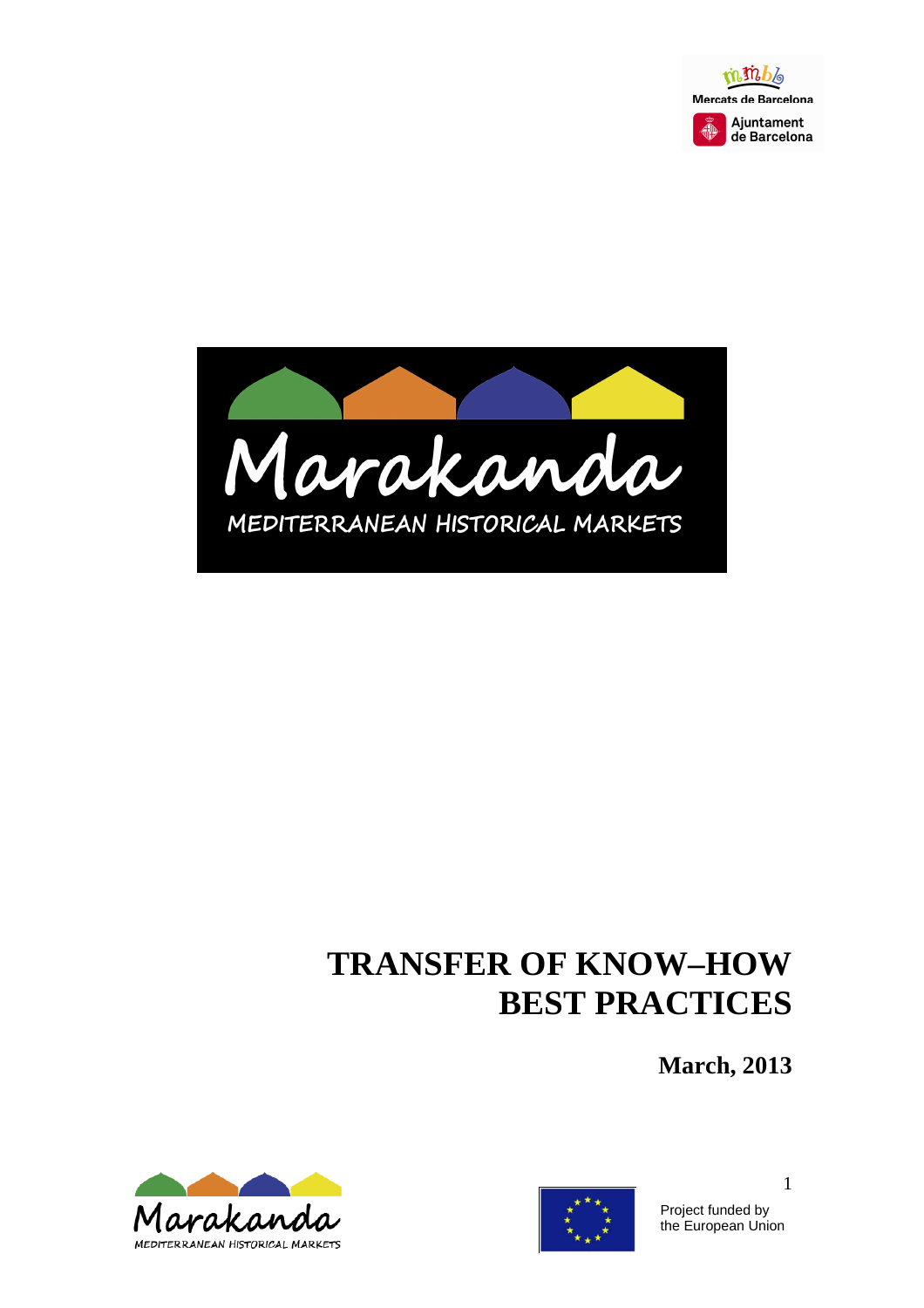

# **TABLE OF CONTENTS**

#### **CATEGORIES ANALISED:**

- **1) Infrastructures and Urban Planning.**
- **2) Services.**
- **3) Management.**
- **4) Promotion & Communication.**
- **5) Farmers markets and enhancing of local products.**

### **STRUCTURE OF EACH CATEGORY:**

#### **1) Documentation**

- **EU projects on this thematic**
- **Bibliography and Researches**
- **2) Best practices**
- **Within the Partnership**

**Outside the Partnership** 



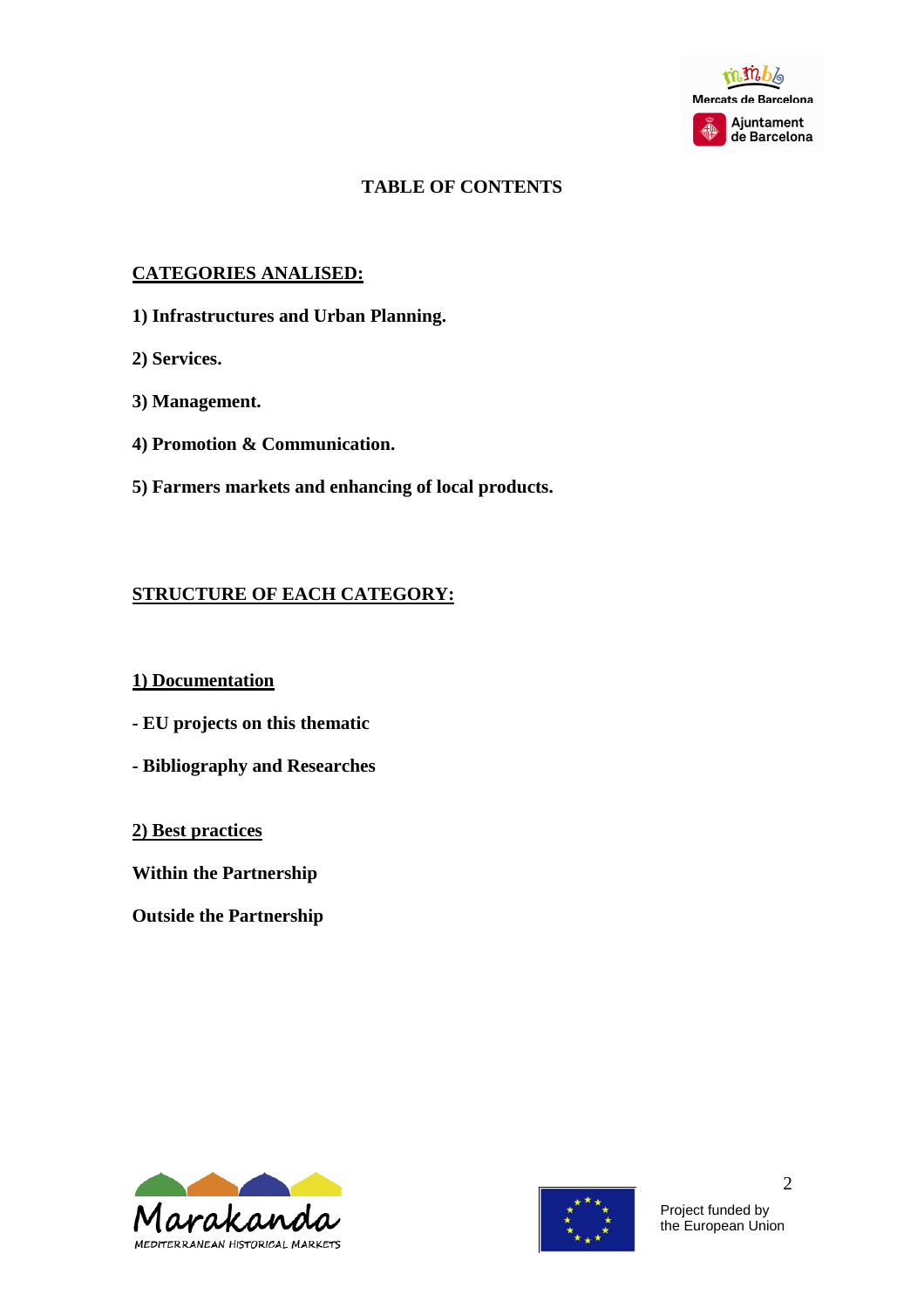

# **I. INFRASTRUCTURES AND URBAN PLANNING**

#### **1) DOCUMENTATION**

#### URBACT MARKETS Project

The Urbact Markets project will draft Thematic Guidelines for three axis:

1) Infrastructures and Urban Planning (Town Centre Regeneration). BARCELONA

2) Green branded markets (Low Carbon Economy and Local Supply) LONDON

3) Promotion of the Employment and Entrepreneurship (Enhancing the commercial attractiveness and boosting the local agricultural and handicraft economy). TORINO

Each of the three Guidelines will have the following content:

- A comparative analysis of the different models of practice available for each subtopic (with case studies)
- A compilation of new trends and initiatives on the relevant topics of each WG.
- The relevance of the addressed topics with regard to the EU 2020 Agenda.
- An analysis of the different legislative trends existing in the EU as well as possible funding opportunities.

- Delivery of Thematic Guidelines studying Markets and Urban Planning/Town centre regeneration.

Scheduled at the beginning of June 2013) they will be prepared by Barcelona.

#### **Project Public Spaces (USA) <sup>1</sup>**

-The benefits of public markets http://bit.ly/QyFka4

- Public Markets Renew Downtowns & Neighborhoods http://bit.ly/UPkM4j

#### **2) AREAS ANALYSED**

- **1) Markets remodelling**
- **2) The remodelling of historic markets**
- **3) The social dimension of markets**
- **4) Open air markets.**

Ī

- **5) Converting city emblematic buildings to markets**
- **6) Infrastructures for low carbon economy, energy efficiency**

1 PPS is an American organisation producing many interesting literature on markets.



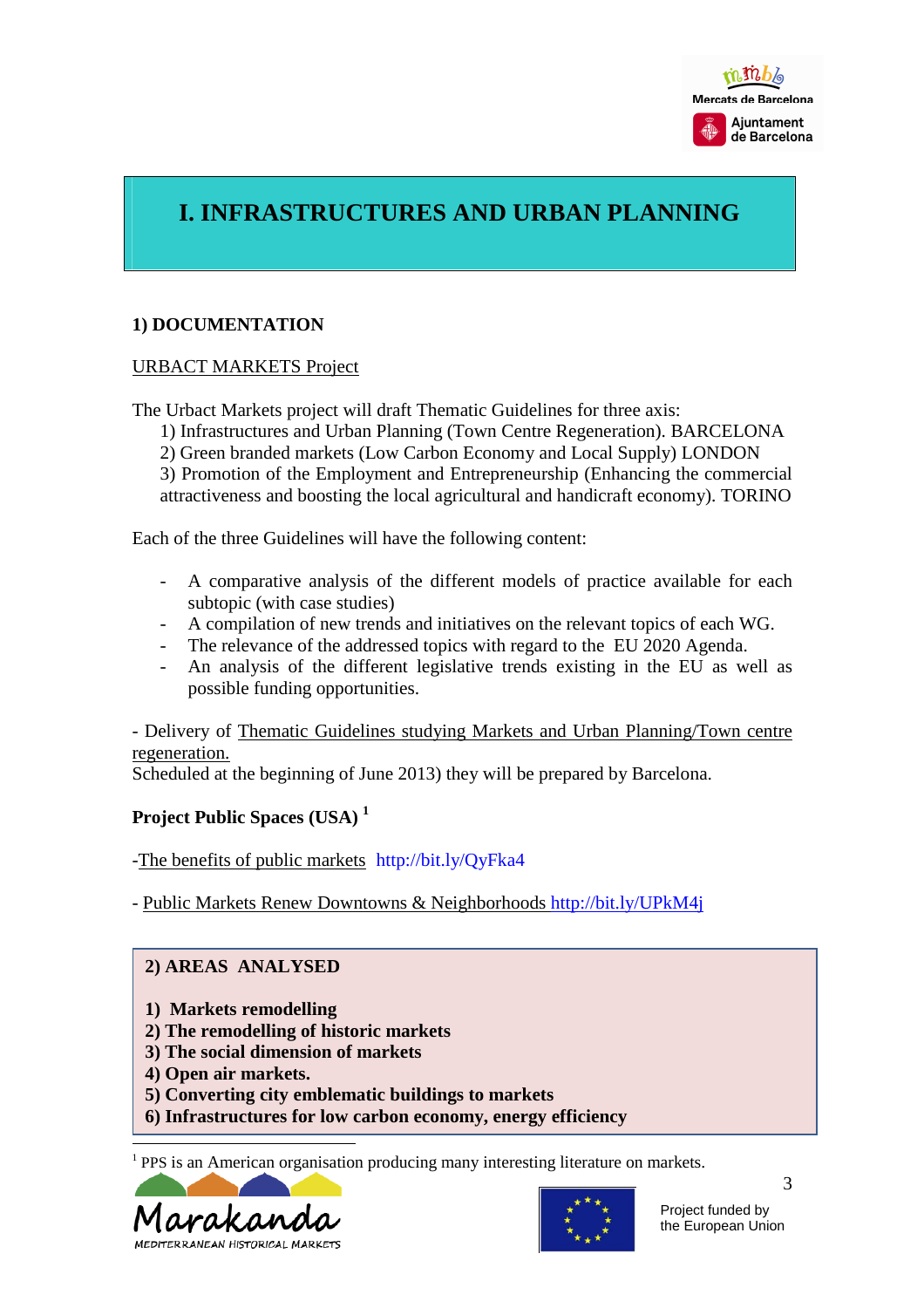

### **1.1. MARKETS REMODELLING**

**- It analyses different kind of innovative process to perform a markets remodelling.** 

### **GENOA:**

1) Genoa developed an integral remodelling of "Mercato delle Carmine" to redinamize an historic and deprived district, including:

- o New statutes of stallholders that allowed the operation of new sellers,
- o A new "regional winery" and stalls with local products, and
- o The organization of new activities to attract citizens (products demonstrations) aimed at revitalizing the "social atmosphere" of the neighbourhood.

2) **Co-participatory and integrated process for the remodelling of a market**, pilot initiative to renovate the "Mercato di Terralba". The market remodelling is planned since the beginning with the involvement of many different stakeholders of the city integrated in a partnership. The remodelling process has several steps:

- 1) Children and schools propose renovating ideas to remodel a market through the project "Colora i Mercati". The ideas are then exposed in the market walls.
- 2) Working Group: In the designing phase take part also the Art School of Genoa, the Genoa's building school, the faculty of Architecture of the University of Genoa, with the support of a private partner.
- 3) The costs of renovating the market structure are covered by a sponsorship.
- 4) Dinamization: Unicef Genoa and the Faculty of Architecture will produce in the last project phase, events and projects useful to animate the renovated interior with the aim of making the market more attractive from a commercial point of view.

All the process is supervised by a project monitoring group that will study how to transfer this initiative to other city markets.



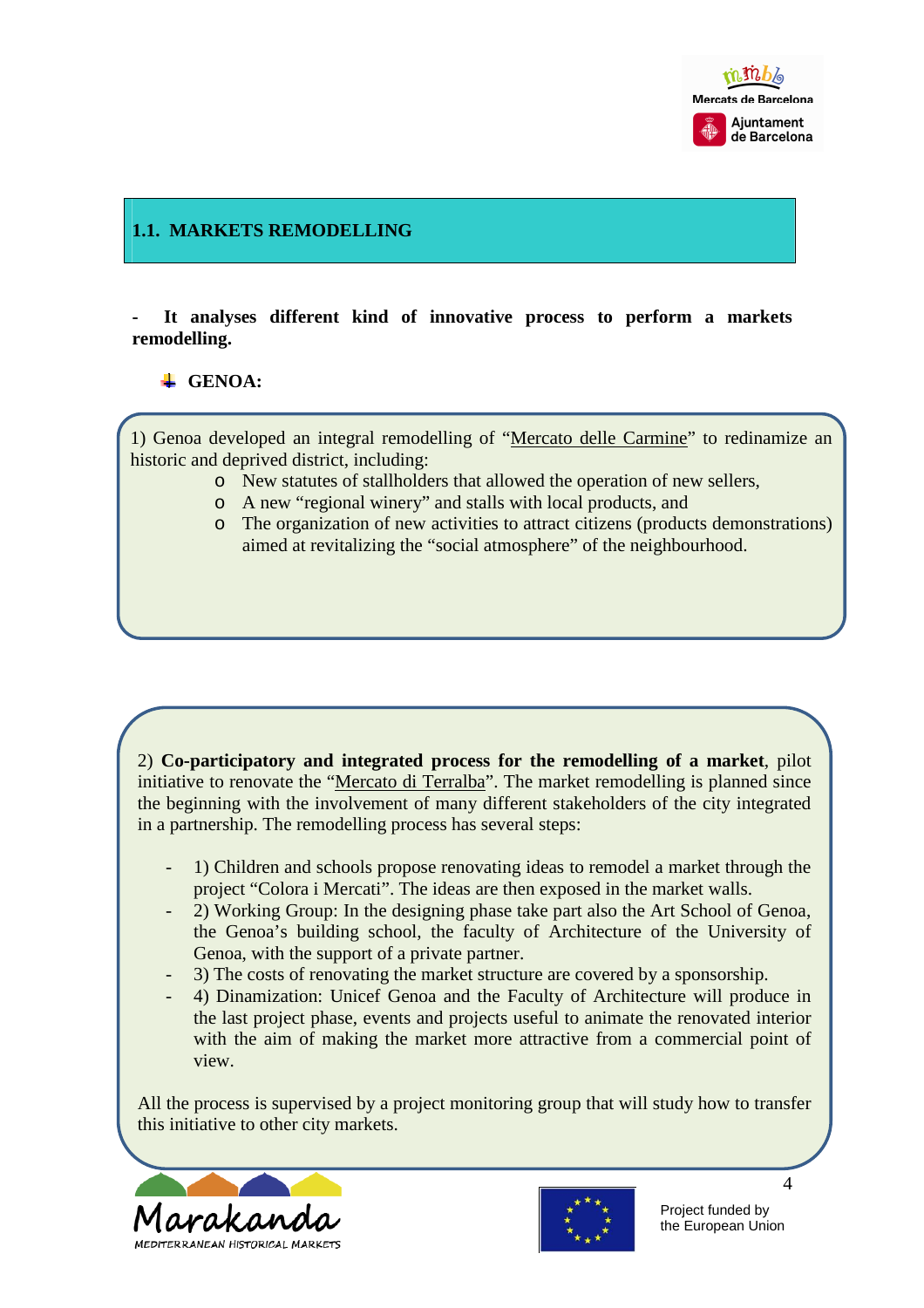

#### **BARCELONA**

A market remodelling, co-financed between the city and the market operators, is the opportunity that the IMMB takes to change:

- a) the statutory relationship with the stallholders: changing commercial opening times, new distribution of responsibilities...
- b) the commercial mix, making more attractive the market, reallocating shops, usually reducing the number of stallholders.
- c) adapting the new facilities to the current challenges and needs: parking, cooking demonstration room, multi uses spaces, underground storage...

Integrated Action Plan: The market remodelling process is for Barcelona and opportunity to "rethink" and upgrade the services and urban planning of the neighbouring area: it may involve green areas, establishing links with the district commercial axis, pedestrianization of streets...



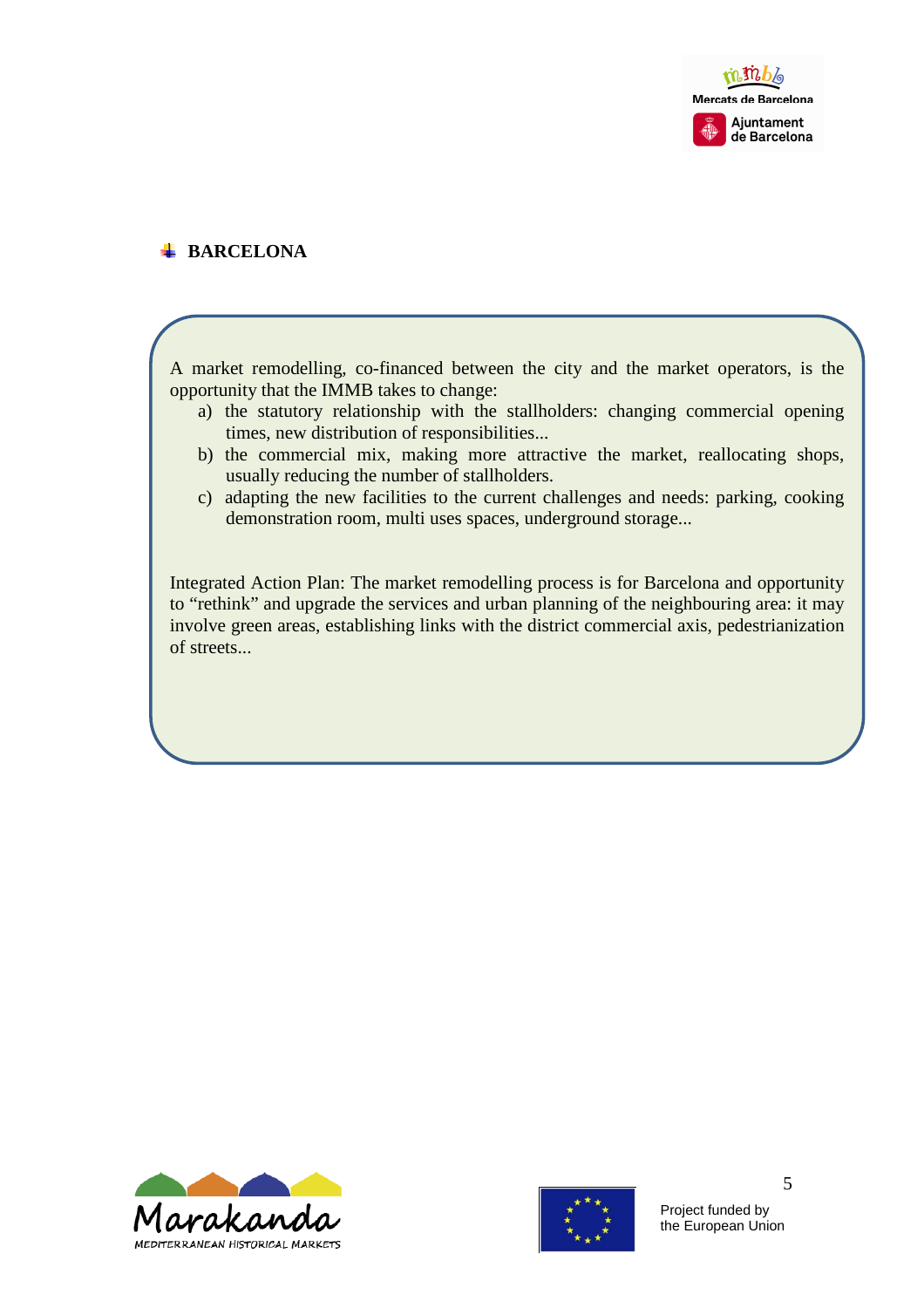

#### **1.2. THE REMODELLING OF HISTORIC MARKETS**

**A much extended practice all over Europe. Mainly affects historic markets in central districts of the city.** 

### **MADRID, LONDON**

(Mercado de San Miguel, Borough Market)

The very central and touristic Districts use to make markets very profitable. The most famous markets of Madrid and London underwent a renovation process that has been very beneficial for the city:

- 1) It is highly profitable for markets operators (the remodeling increase the commercial attractiveness both for citizens and tourists)
- 2) Positive for the city, because it gains another place for the tourist appeal.
- 3) In both cases, the markets were historic buildings, and the city recovers its heritage.

The tourism pressure however triggers two negative effects:

- on the prices: markets become posh, and the high quality products sold in them are expensive. This prevents local population to buy there, except if the market is located in a wealthy neighborhood.
- on the products: products to be sold for tourists need to be preserved. Fresh products are only rarely sold, and the market loses part of it attractiveness.

La Boqueria of Barcelona is struggling to balance these negative effects. A very good practice of market placed in a touristic district and that has perfectly combined touristic and local dimensions is Santa Caterina of Barcelona.



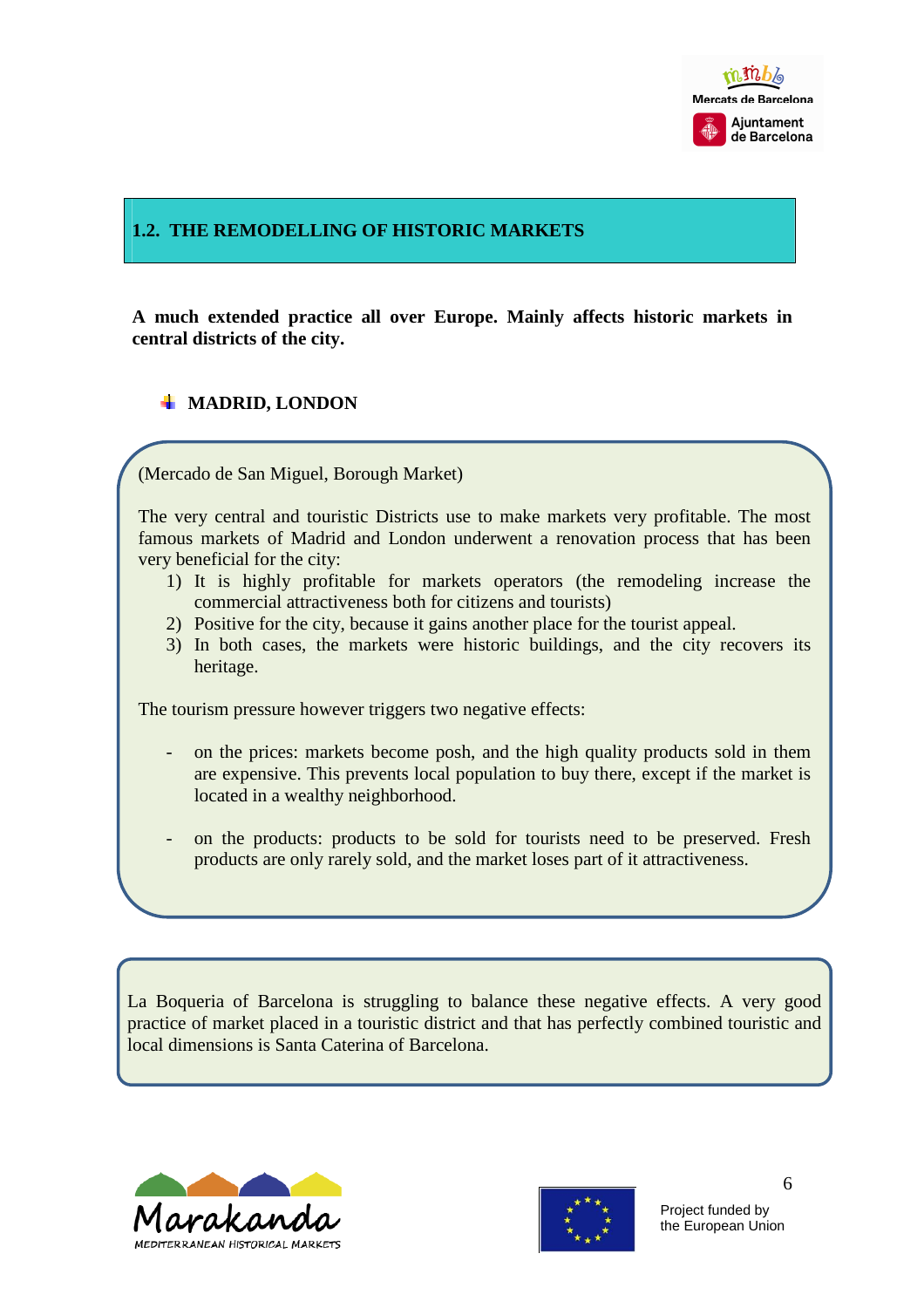

# **STOCKHOLM**

Example of a successful refurbishment of a cities' historic market placed in a wealthy neighborhood.

This city had an historical market building in clear commercial decline because of lack of infrastructures renewal and **lack of adaptation to the wealthy consumers** of the neighborhood. The market was not in a touristic place. After a remodeling and a restructuring of the stalls (reducing its number) the market operators could adapt to its consumers profiles, selling "delicatessen", opening bars and restaurants inside and in the outside walls of the market. It then became again an "inn" social meeting point for the neighborhood.

# **ISTANBUL. Bad practice.**

(The market of the Spices) one of the most famous markets of the city has become a posh nontraditional market that even sells non local products.

# **VENICE**

One of the oldest markets of Europe, the Food Market of Rialto is a fixed open market and is near to disappear because a too high tourist pressure, that has expelled local population from the city centre. Serving fresh food to local restaurants and to the still resisting local population seems not to be enough to avoid the municipality's pressure to change its location to a less central place.

This situation explains that a too high touristic pressure is very negative for the food markets.



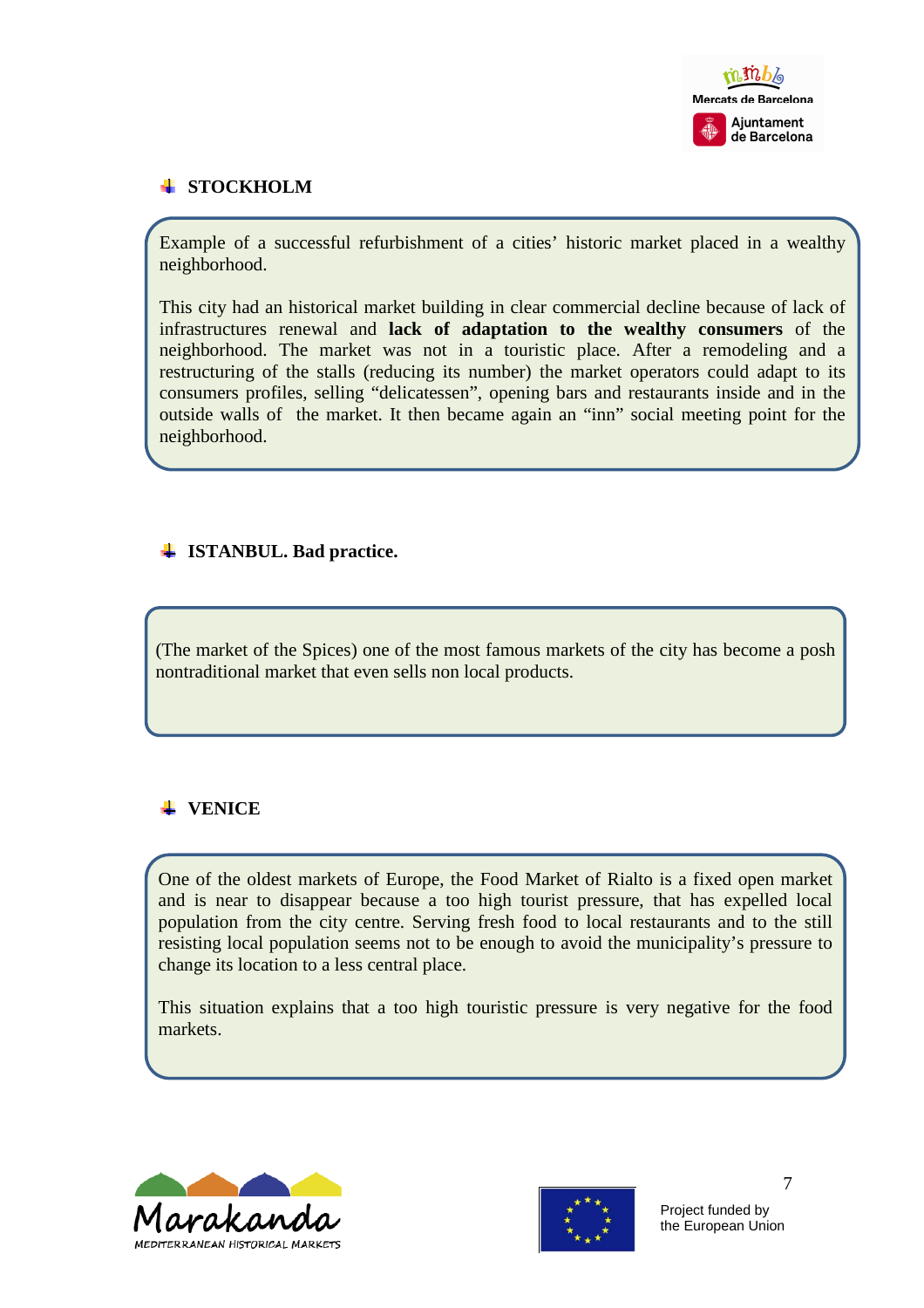

#### **1.3. THE SOCIAL DIMENSION OF MARKETS**

A very important number of the markets that are nowadays renovated are those located in central and in touristic places, while those in more marginal districts are abandoned, because they use to have a lower economic return. Cities don't use to take into account the social benefits that a market remodeling could have in a more deprived neighborhood.

Barcelona and Genoa (Mercato delle Carmine) have done attempts in this sense.

#### **The Remodeling of markets in deprived city areas.**

# **TORINO**

**Urban Barriera in Torino**, targeted the regeneration of a disadvantaged and marginal neighborhood taking into account the present market in its area as a central point of the project. In the case of Torino the regeneration of **Foroni market** has been paramount within the overall project; in fact the market is the most important concentration of economic activities in the area, as well as a reference point for the inhabitants of the neighborhood. The market is thus able to influence the economy of proximity. In this renovation framework, the stallholders are open to develop an innovative management.

#### **BARCELONA**

The remodeling of the **Santa Caterina market**, placed in a previously marginalized neighborhood is a good practice of how markets can dinamize districts. The project included 40 new apartments for elderly people and a new pneumatical waste management system. Now it is an important touristic pole.



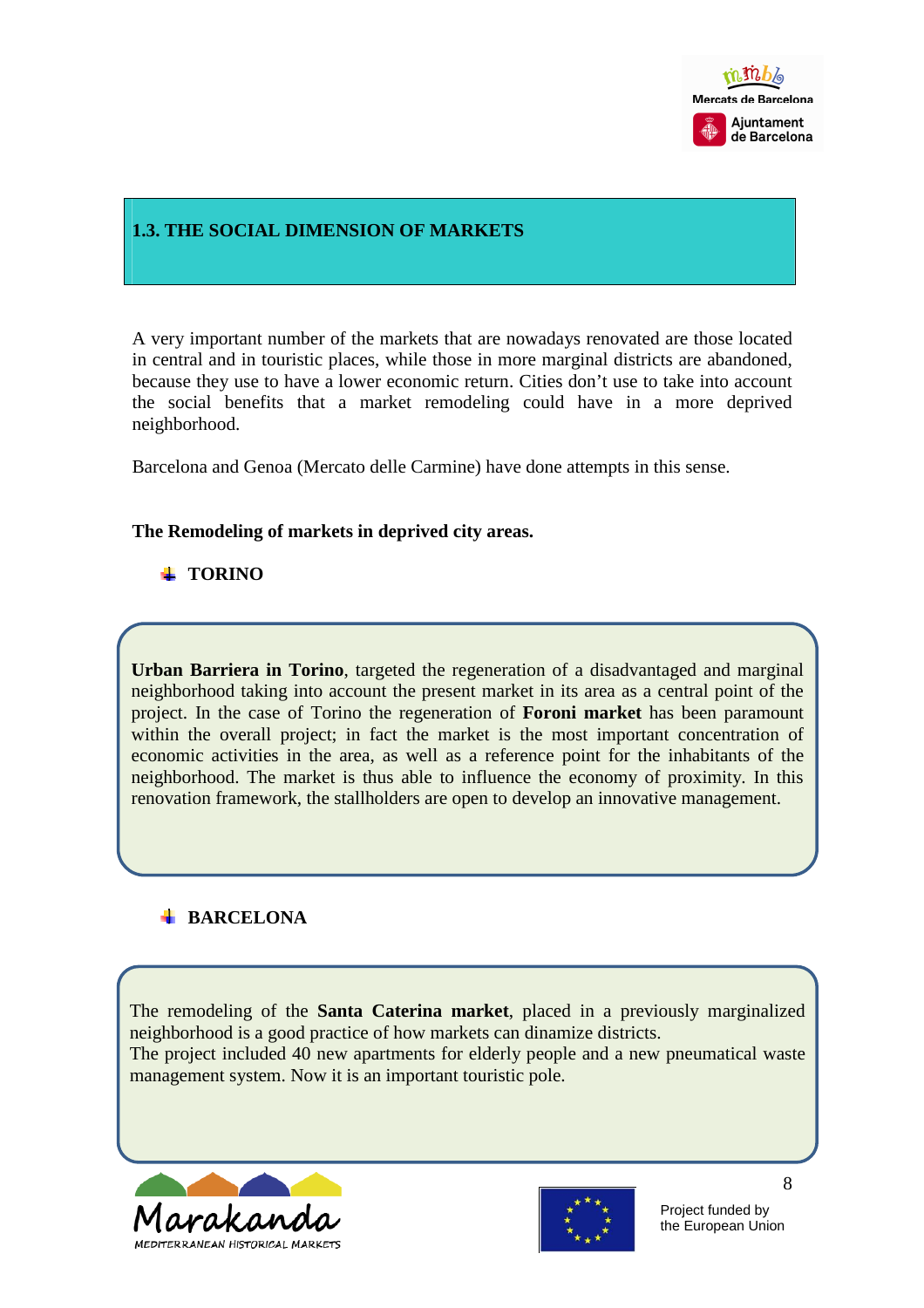

#### **1.4. OPEN AIR MARKETS**

**The role of open air/flea markets in deprived neighborhoods.** 

# **LONDON**

London carried out a so-called **Regeneris** study, which found out that there is a clear relationship between the most deprived neighborhoods in inner London and concentrations of street markets, given the fact that street markets typically sell cheaper goods than supermarkets, in particular fresh produce.

#### **Regenerating open air Markets**

**EXECUTE:** BELFAST St George's Retail Market

Faced with poor trader attendance (the market was near to die with only 7 stalls on the Saturday market) and dwindling customer numbers, Belfast Council reviewed its Saturday Market.

Their strategy was to **regenerate the market by attracting small independent local businesses to trade there**. They mixed food, with a small but top quality craft offer, and reintroduced some 'theatre' by use of musicians and entertainers and themed demonstration days. It took time and hard work, but the change paid off. The market is now full with 110 traders and there's a large waiting list of businesses wanting to attend.



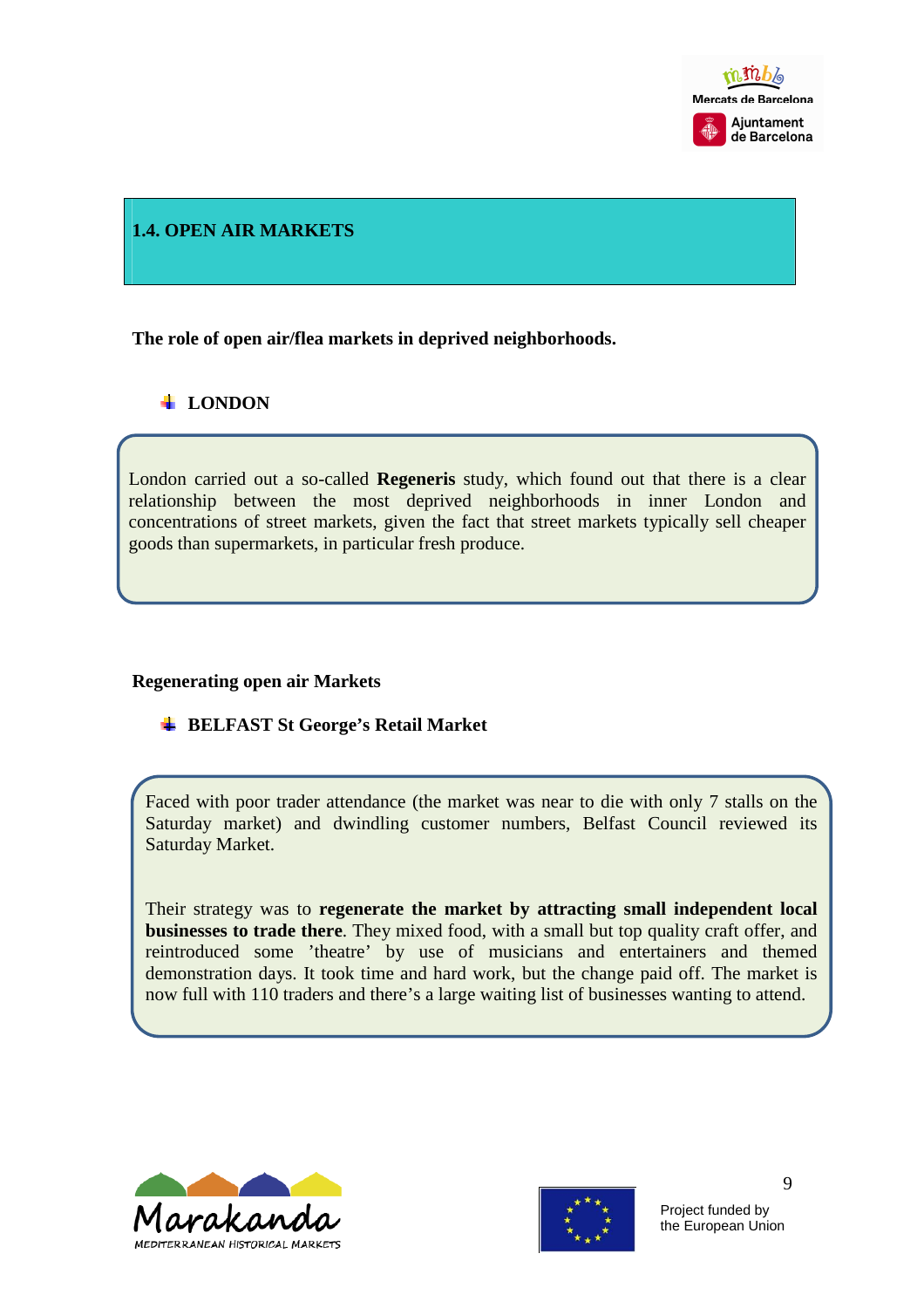

#### **1.5. CONVERTING CITY EMBLEMATIC BUILDINGS INTO MARKETS**

**Recovering old and central buildings currently out of use or having other uses, and converting them to markets is another possibility carried out by some cities.** 

#### **GENOA**

Genoa has recently renovated the **Wholesale market** (Bolzaneto) and opened its doors to the city and the citizens, hosting performances and cultural animations, letting citizens live markets in another perspective. This is an excellent best practice to integrate an "industrial" infrastructure in the city.

It includes a commercial gallery to taste wines and food products.

Implications: the Wholesale market has to be located in a "populated" environment.

### **+** DUBLIN

Dublin has remodelled the **Wholesale market** (also located in the city centre) and opened a section for retail selling (operating like a food market).

#### **MARSEILLES**

Marseille has planned to convert the **old building of the Post**, an emblematic building located in the city centre, into a market to dinamize the commercial activity in this city area and to gain a new space for the citizens.



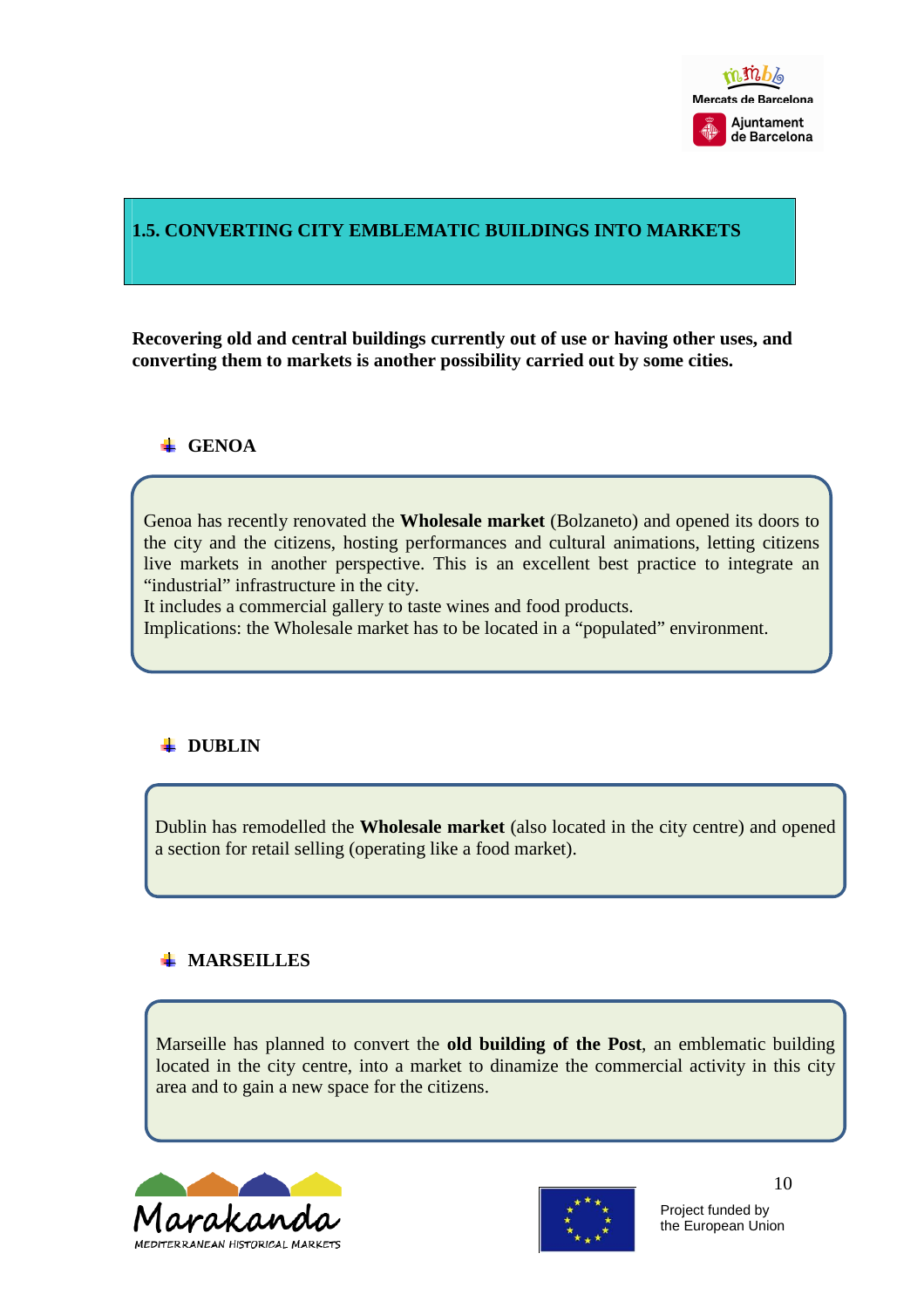

# **1.6. INFRAESTRUCTURES FOR LOW CARBON ECONOMY AND ENERGY EFFICIENCY**

#### **6.1. Waste management and prevention**

### **LONDON (Borough Market)**

In London a few markets such as Borough market have developed waste strategies, and encourage recycling and composting and reduction of non--recyclable/non biodegradable packaging

# **TORINO**

In the greatest part of Torino markets a separate collection for organic waste, crates, plastic and paper is carried out.

#### **6.2. Heating System.**

#### **SUCEAVA (Romania)**

The Sustainable Energy Action Plan has in view implementing a clean heating system within the Commercial Complex Bazaar, funded within the Swiss-Romanian Cooperation Programme; this covered market will become a forerunner and a good example t o m u l t i p l y such investments. This action will also enhance the quality of the activity and the working condition.



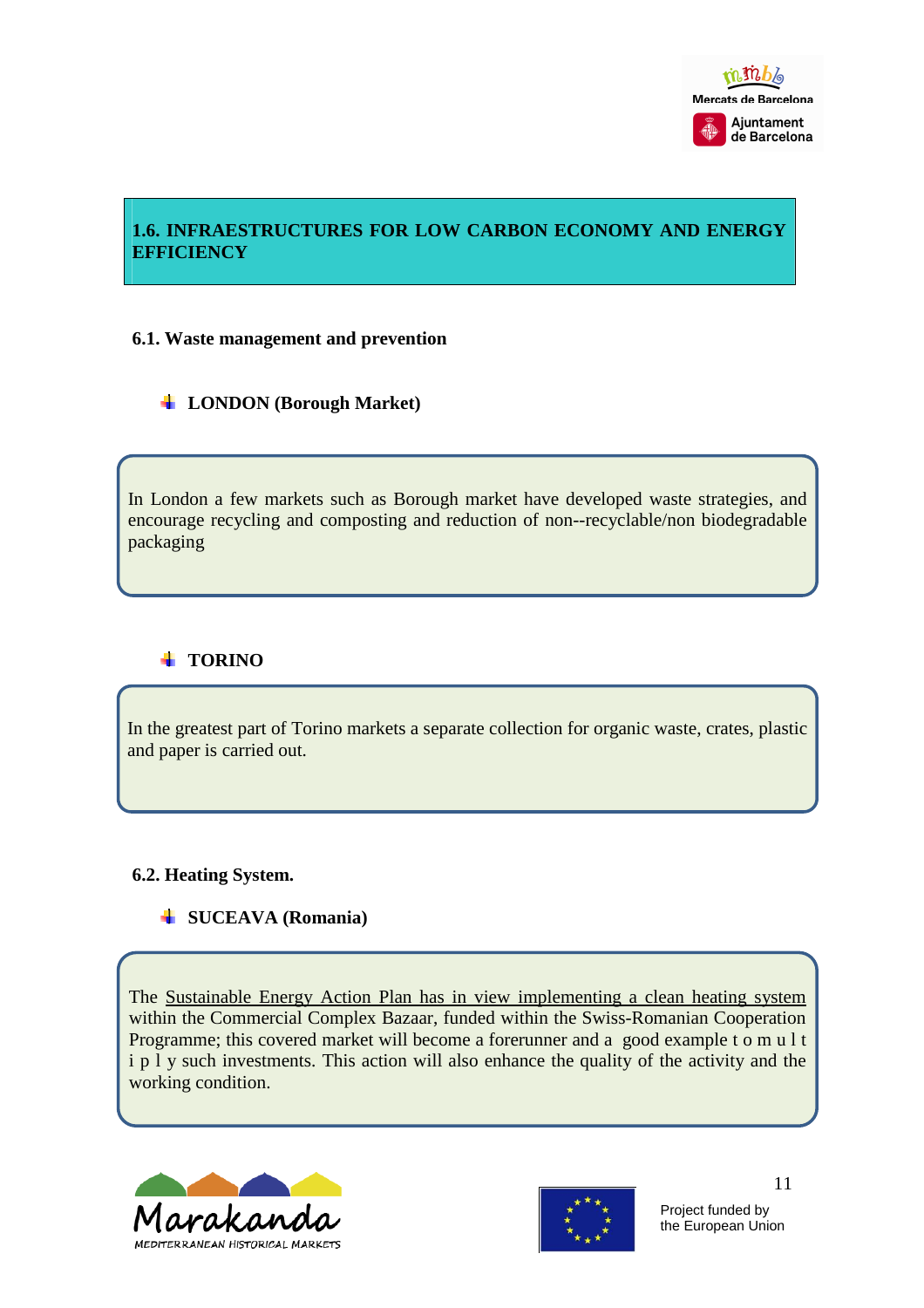

# **WROCLAW (Poland)**

# **6.3. Wroclaw central heating system**

The city of Wroclaw implemented a pilot programme (2006--2008) in cooperation with Heating Company to install new central heating system in old tenant buildings (old town area), including the markets building.





Project funded by the European Union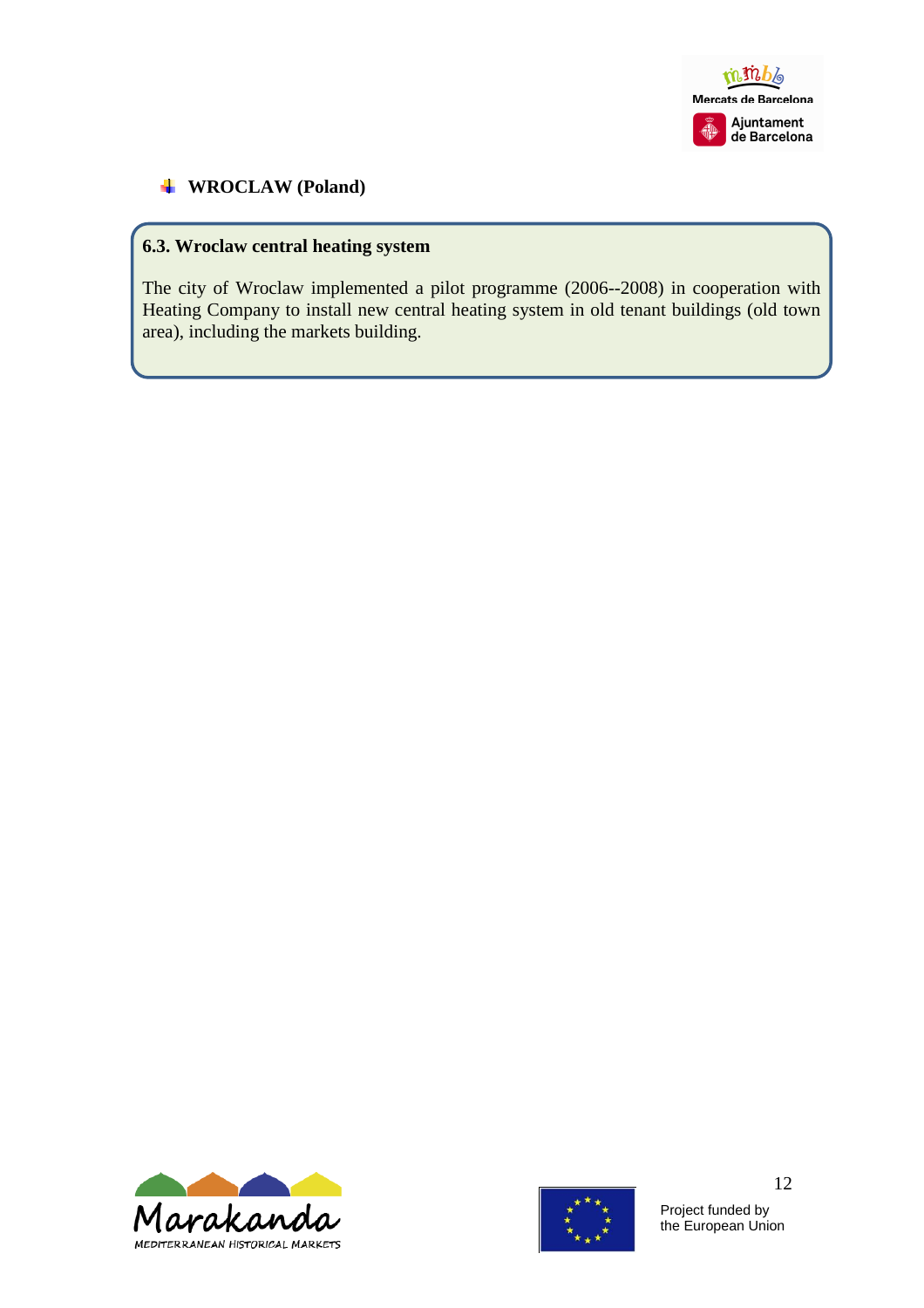

# **II. SERVICES**

#### **1. DOCUMENTATION**

URBACT MARKETS Project

(Beginning of June 2013) Delivery of the Thematic Guidelines studying Markets: "**Fostering employment and entrepreneurship, focusing in making the markets more commercially attractive**". It will be leaded by Torino.

"Markets 21: A Policy & Research Review of UK Retail and Wholesale Markets in the 21st Century", Retail Markets Alliance, November 2009

- "Making the case for public markets as job generators" (http://bit.ly/Nmnudt)

- "Public markets provide economic opportunities" http://bit.ly/V2bfW2

#### **2) AREAS ANALYSED**

- **1) Opening hours**
- **2) New services for consumers**
- **3) Widening the commercial opportunities**
- **4) Fostering innovation of market retailers**



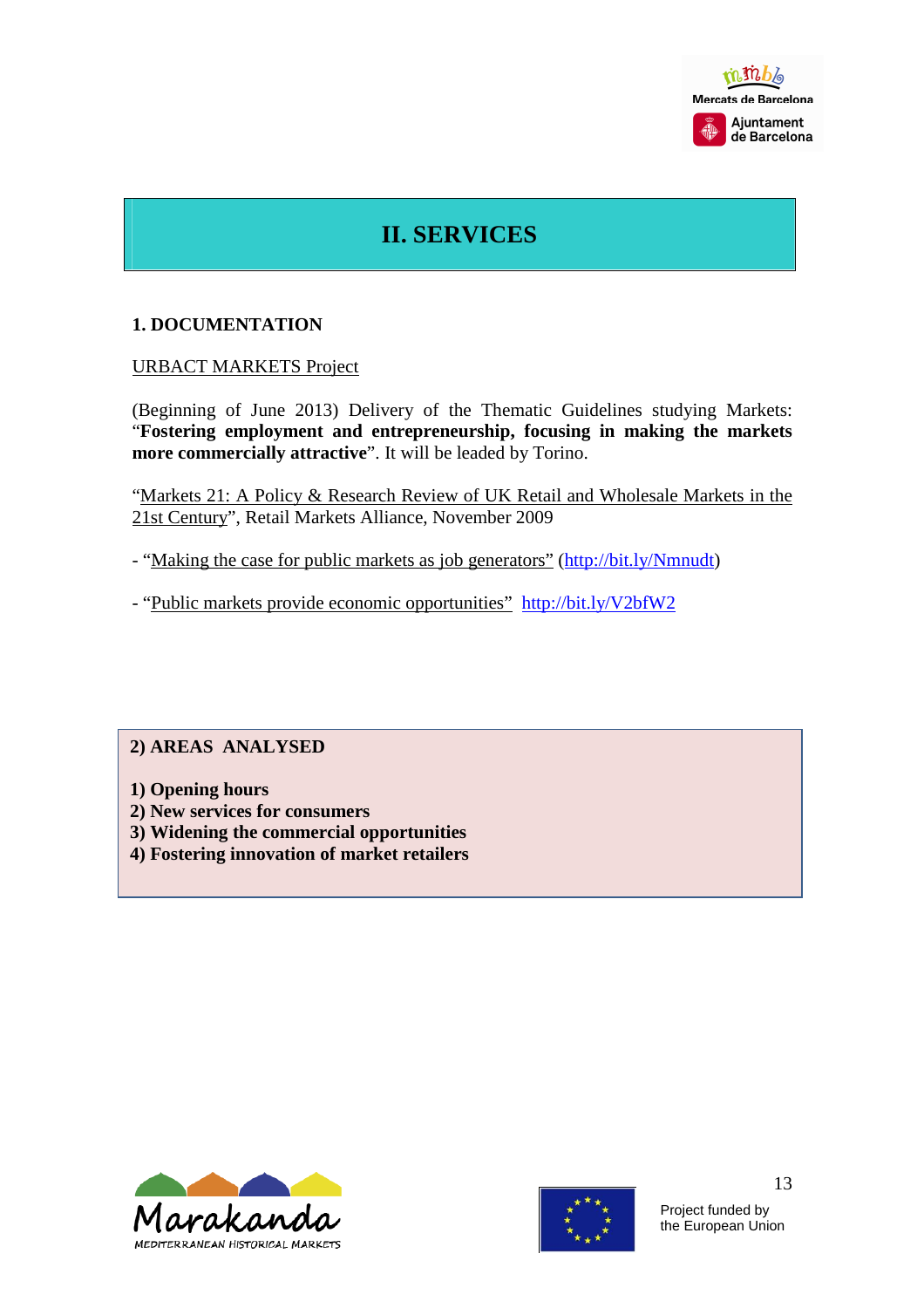

# **BEST PRACTICES**

#### **2.1. OPENING HOURS**

**Bad opening hours are one of the most transversal problems of our markets. If they are not adapted to the current purchasing habits, markets will be no longer attractive for consumers and investors.** 

#### **BARCELONA**

Enlarging opening hours is basically a question of profitability. This is why Barcelona tries to implement new time schedules when remodeling a market, that should suppose an increase of the market operators incomes.

Other measures like the setting up of new tax incentives to promote transfers and assignments may help to introduce to the markets new operators with broader commercial perspectives less reluctant to keep open more hours.

### **THESSALONIKI**

Two of the most central markets of this city open also at night and the market becomes a "night leisure centre": some bars and restaurants offer drinks and food. Being the markets isolated buildings it doesn't affect too much to local residents (noise) Implications: the non opening stalls should be closed. Sometimes a private security service could be required.



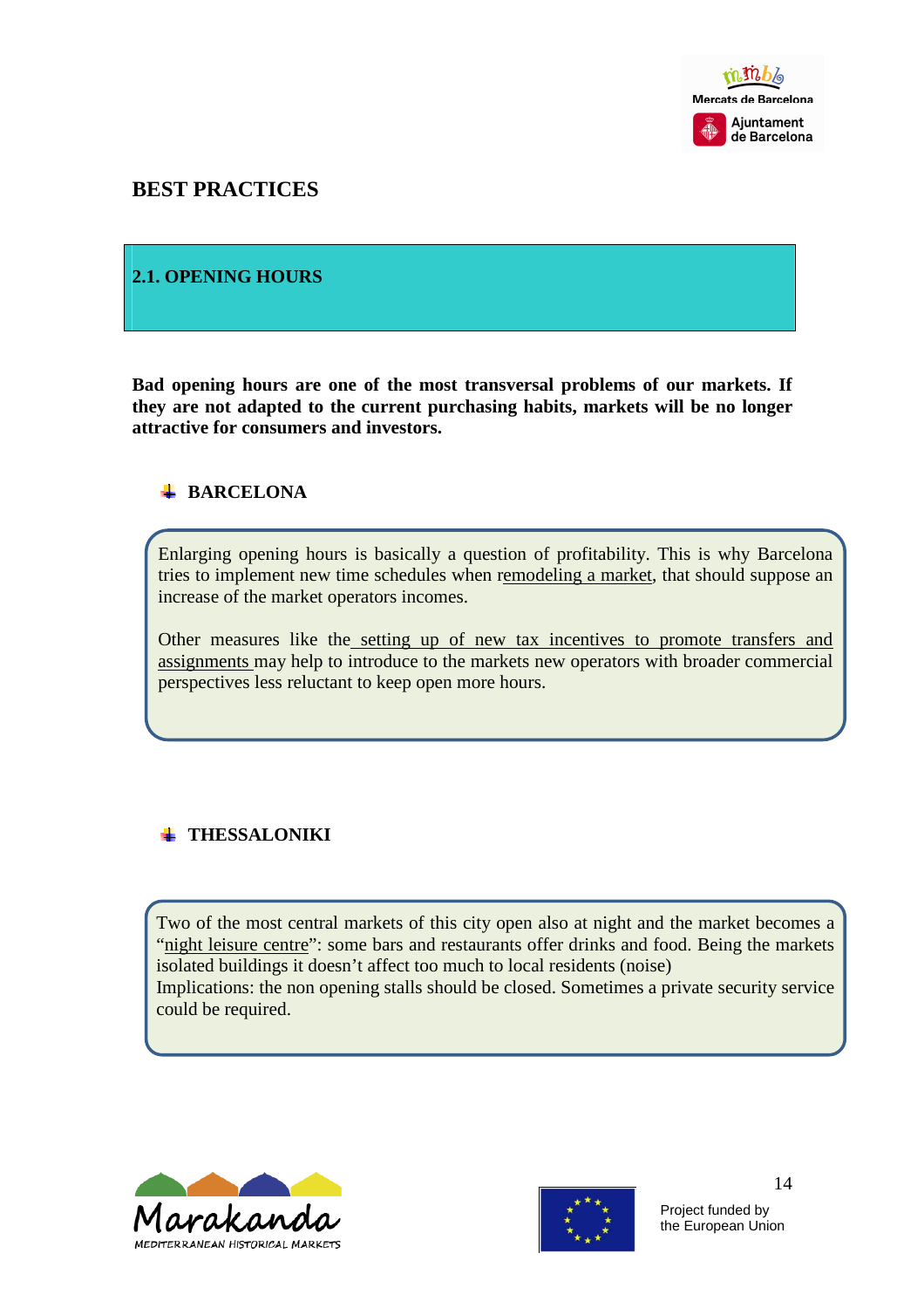

# **2.2 NEW SERVICES FOR CONSUMERS**

#### **FLORENCE**

The city has adapted the central market first floor for polyvalent uses /entertainment, offering:

- Culinary lessons
- New shops
- Restaurant/bars
- Exhibitions and evening activities.

# **BARCELONA**

Some markets offer **home delivery** (very suitable for elderly buyers) and the possibility of internet buying. Barcelona is now intending to set up a centralized home delivery service to improve the profitability of the service.

Some markets have free Wifi inside.



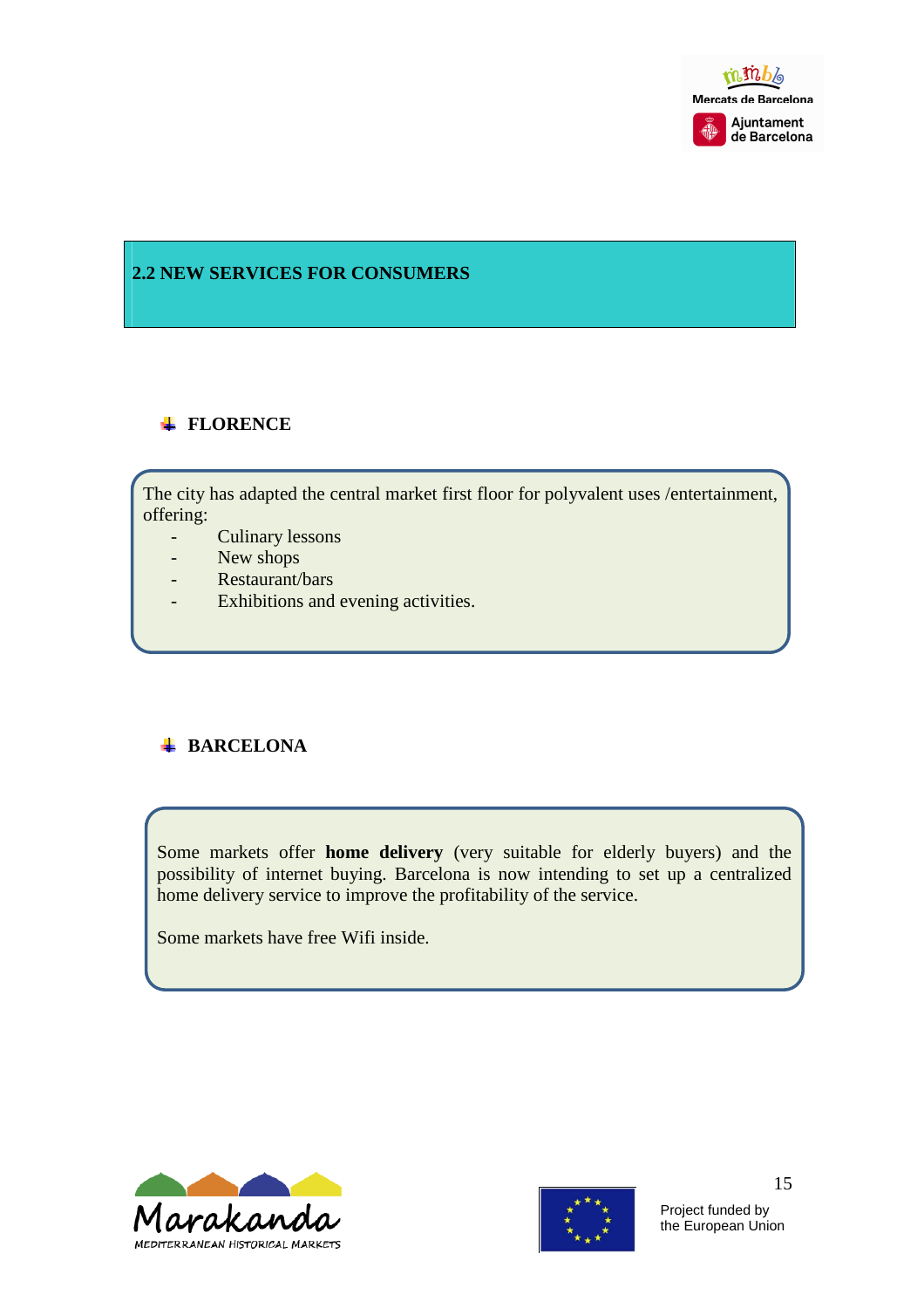

# **2.3 WIDENING THE COMMERCIAL OPPORTUNITIES**

In some cities in which markets are recognized for selling quality products, market operators use to provide fresh food staff to quality restaurants and bars of the city. This new business opportunity can be reinforced thanks to the communication strategy of Barcelona (see communication section)

Florence shopkeepers have adapted its offer to new consumer demands: supplying light lunch for commuters, meeting the demand of single small size households...

# **2. 4. FOSTERING INNOVATION OF MARKET RETAILERS**

# **FLORENCE**

The city asked to the University of Florence to make a Research that investigated hard economic and social aspects of the business, as well as soft aspects like perception and expectation of the shopkeepers. The study grouped the business according to certain parameters (age of shopkeepers, propensity to innovate etc). It finally defined feasible development strategies adapted to the different kind of business, because they had different problems that needed different strategies.

The results were illustrated and discussed with experts and shopkeepers in a Public meeting.



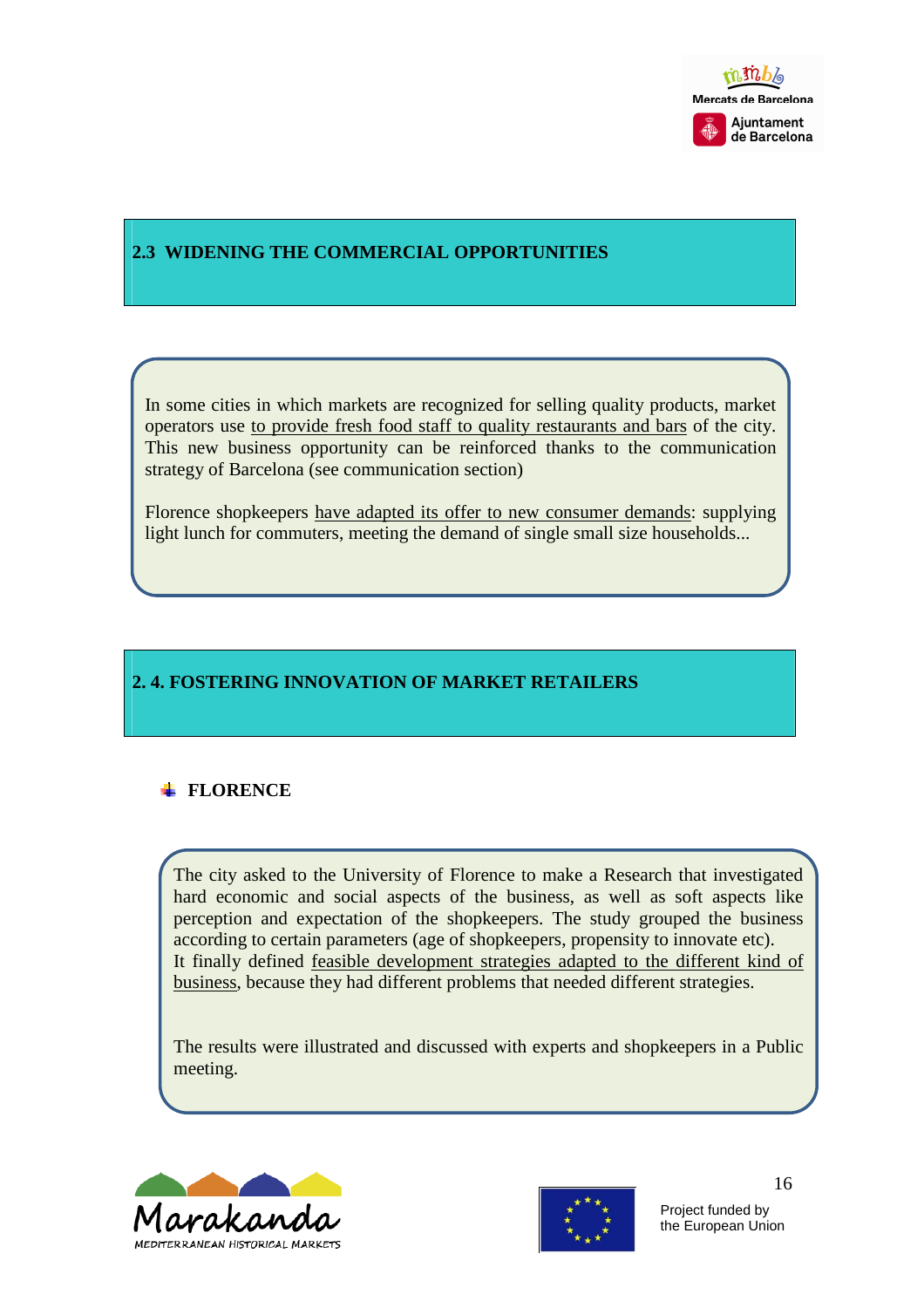

#### **BEIRUT**

Souk el Tayeb offers training courses of Professional Development for F&B professionals, and holds a Souk@School.

It provides regular training sessions tailor made to the needs of the farmers and producers.



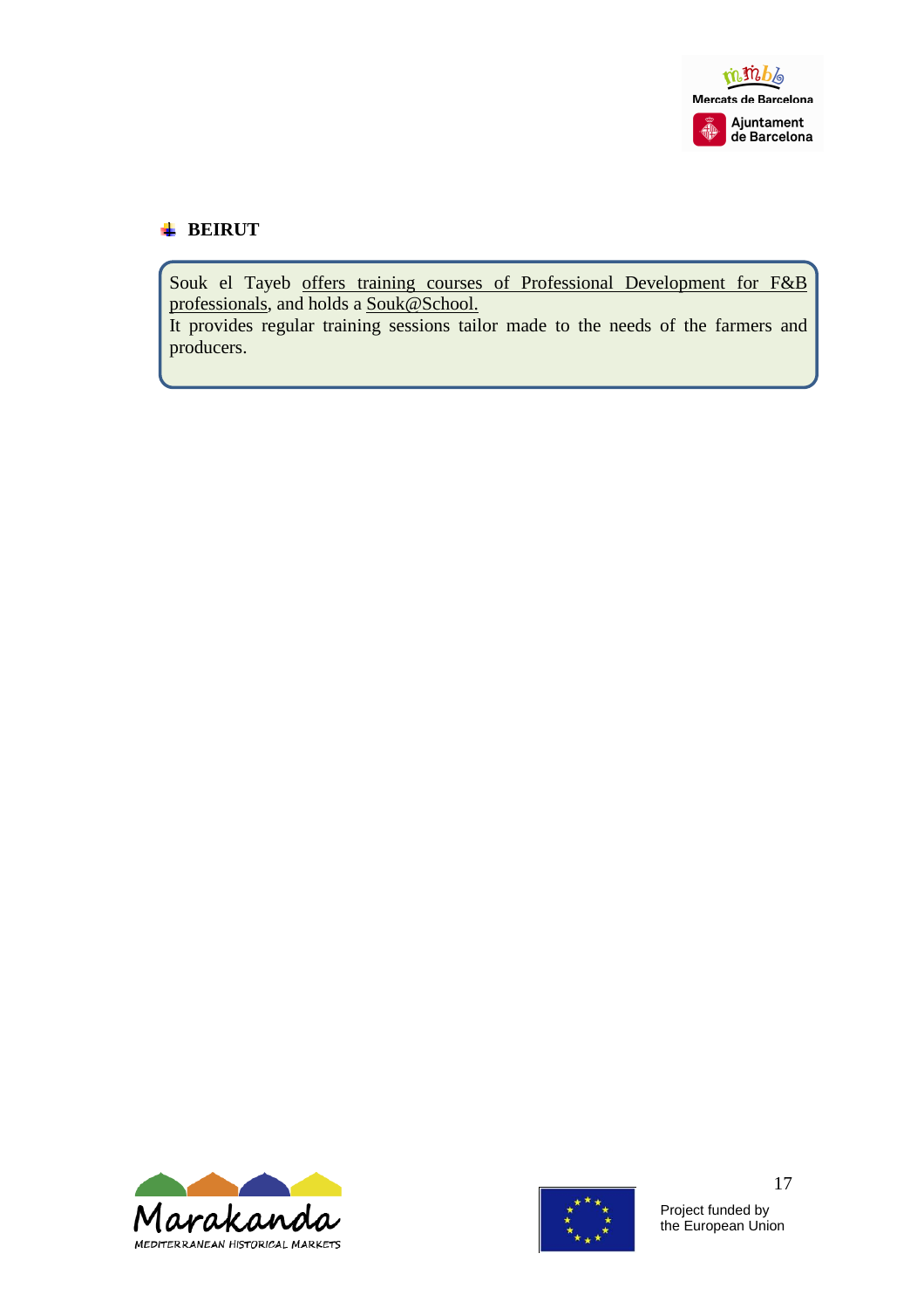

# **III. MANAGEMENT**

#### **1. DOCUMENTATION**

**Central Markets**  http://www.central2013.eu/

This project, leaded by Venice is making a comparative analysis of the different management models and the best practices existing to address the different problems. Torino, partner of this project, will send us the project documentation once it is ready.

#### **MED EMPORION Project**

http://www.medemporion.eu/index.php/contents/home

You can download a comprehensive research on Mediterranean markets, identifying the major areas that affect the markets commercial appeal. "The markets of the Mediterranean"

- ""Rapport d'orientation pour la dynamisation et le développement des marchés de plein-vent et des marchés couverts"" -Étude réalisée par le Bureau d'études CMF (Commerce et Marchés de France) entre mars et novembre 2011 sur les 73 marchés de la CU.

- "Impacte economic dels mercats" – Institut Municipal de Mercats de Barcelona – 2009 & 2011 Research on the commercial impact of the markets to the city. This research reflects the purchasing habits of consumers in markets, which helps to identify commercial solutions.

- "L'integrazione in piazza. Commercianti stranieri e clientela multietnica nei mercati urbani", FIERI and Camera di Commercio di Torino, 2010.

- Public Markets Renew Downtowns & Neighborhoods (http://bit.ly/UPkM4j)

- Wochenmärkte: Merkmale und Entwiclungspotenziale" (The open air markets, characterisitcs and development potential".



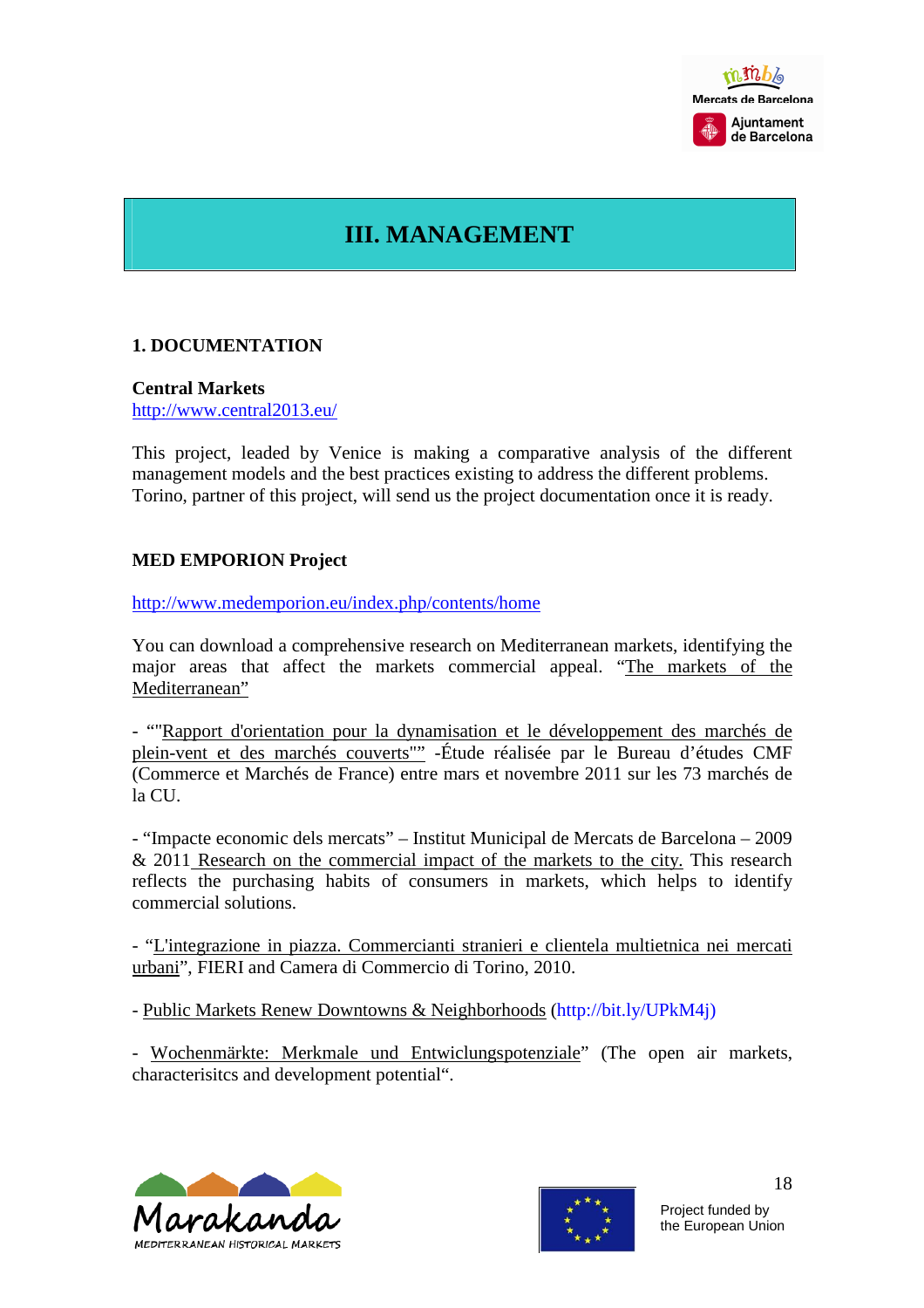

#### **2. AREAS ANALYISED**

- **1. Researches / business plans**
- **2. Management models**
- **3. Financing mechanisms**
- **4. Management tools**

#### **BEST PRACTICES**

#### **3.1 RESEARCHES / BUSINESS PLANS**

**The first condition for a good management is to understand what are the needs of our markets, and this usually implies doing Researches and Development Plans.** 

### **FLORENCE**

Action Plan to improve the commercial attractiveness of the city markets. Florence has conducted a research that allowed a better identification of the new local consumer demands.

Conduction of another research to understand the stallholder's potential, to better now its turnover.



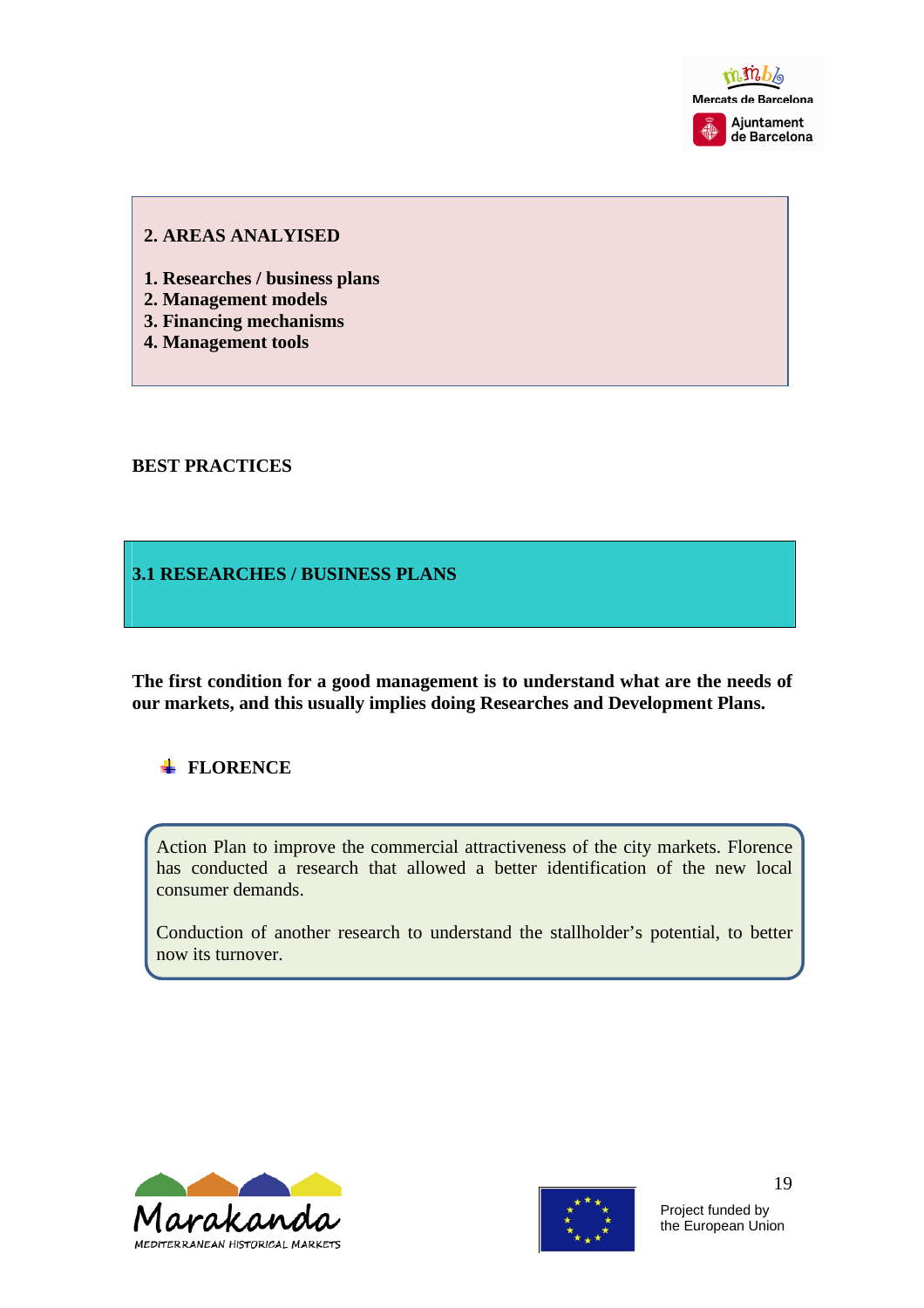

# **XANTHI**

This city has conducted two interesting businesses plans for the two markets (covered and flea market) addressing issues such as:

- Assessment of capacity, expansion perspectives.

- Infraestructure remodelling proposals (improving sanitary, waste recycling conditions).

- Ability to attract new uses and organize new activities (cultural events, Old town festival…)

- Mobility plan around markets.

# **LIMASSOL**

Survey on the "viability and the revitalisation of the Municipal Market"that proposes a number of recommendations ranging from:

- Working hours
- Enhancing the product range
- Advertisement and promotion
- Upgrading aesthetic image.
- Introducing new products.

One of the recommendations of the survey is to attract to market well known retail and food companies to increase the market commercial attractiveness: Zara Home and McDonalds.

Another is the moving close to the market the sit of public bodies and university to revitalize the area and bring potential consumers.



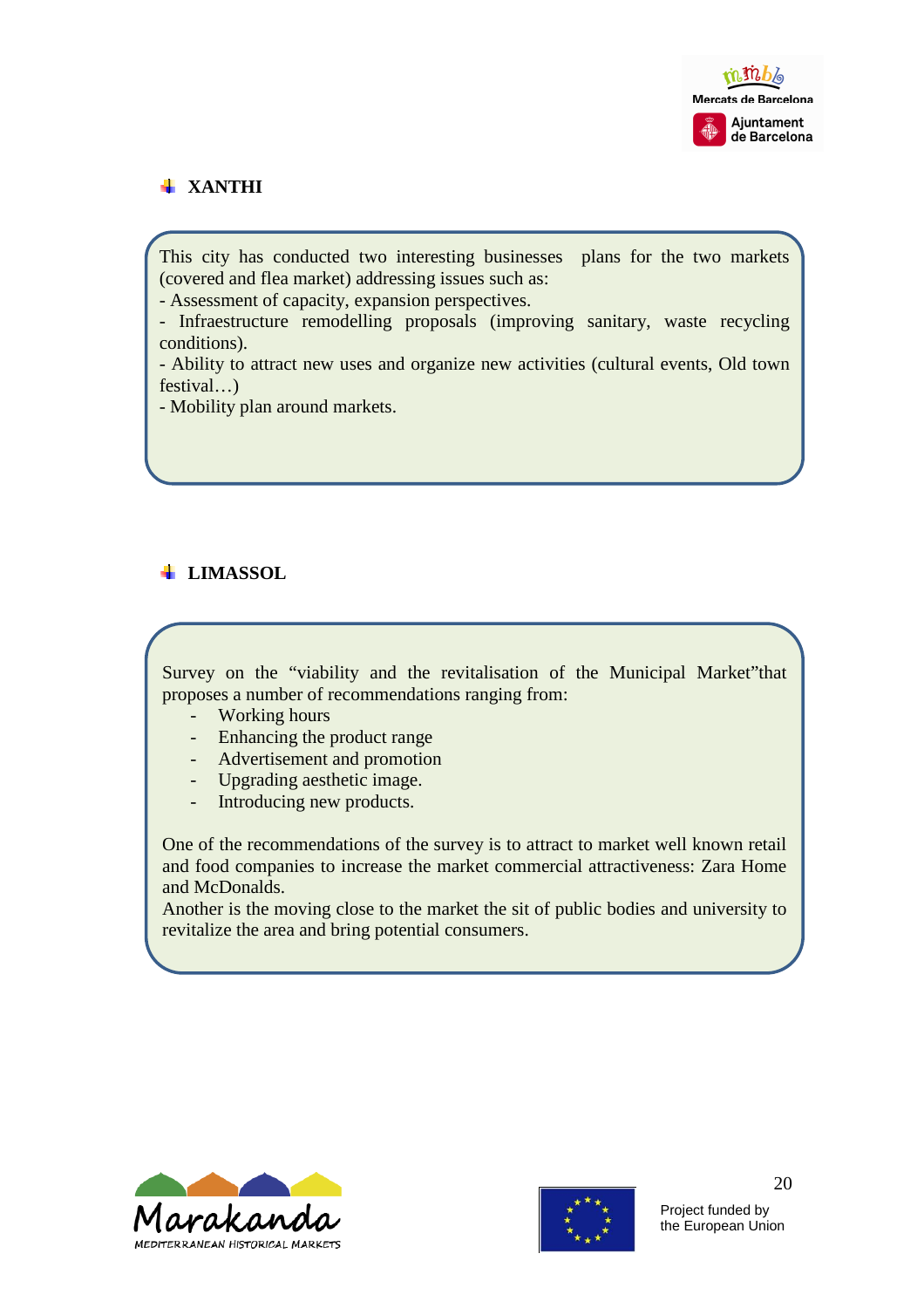

# **3.2. MANAGEMENT MODELS**

#### **GENOA**

Pilot initiative for setting up **private Consortiums** to manage the markets, with competences in training, management, maintenance and renovation against the reduction up to 20% of the concession fees.

#### **BARCELONA**

Public, three-staged management system:

**1) Managed by a professionalized and autonomous managing body with several departments** (IMMB) : financial, markets remodelling, commercial department and communication & promotion.

2) A **director for each market** (IMMB's budget)

3) An **association of markets stallholders.**

The markets system of Barcelona, as many other city public departments and even if it is every time increasing the private co-funding share, is from a strictly economic point of view loss-making<sup>1</sup>. However, this area vey linked to a particular conception of the city that understands the markets as a:

- 1) tool for urban planning (upgrading of the neighbourhood's infrastructures and services, and a tool for the regeneration of deprived urban areas,
- 2) an instrument to facilitate neighbouring commerce (avoid pollution) and allowing for public spaces for the citizens interaction (creation of a "sense of belonging to a neighbourhood)
- 3) and a tool to promote healthy alimentary habits, promoting the Mediterranean diet, local and seasonal products, and the interaction of the city with the countryside

This model goes beyond the mere profitability of the financial investment as such and is part of a global strategy for the city.



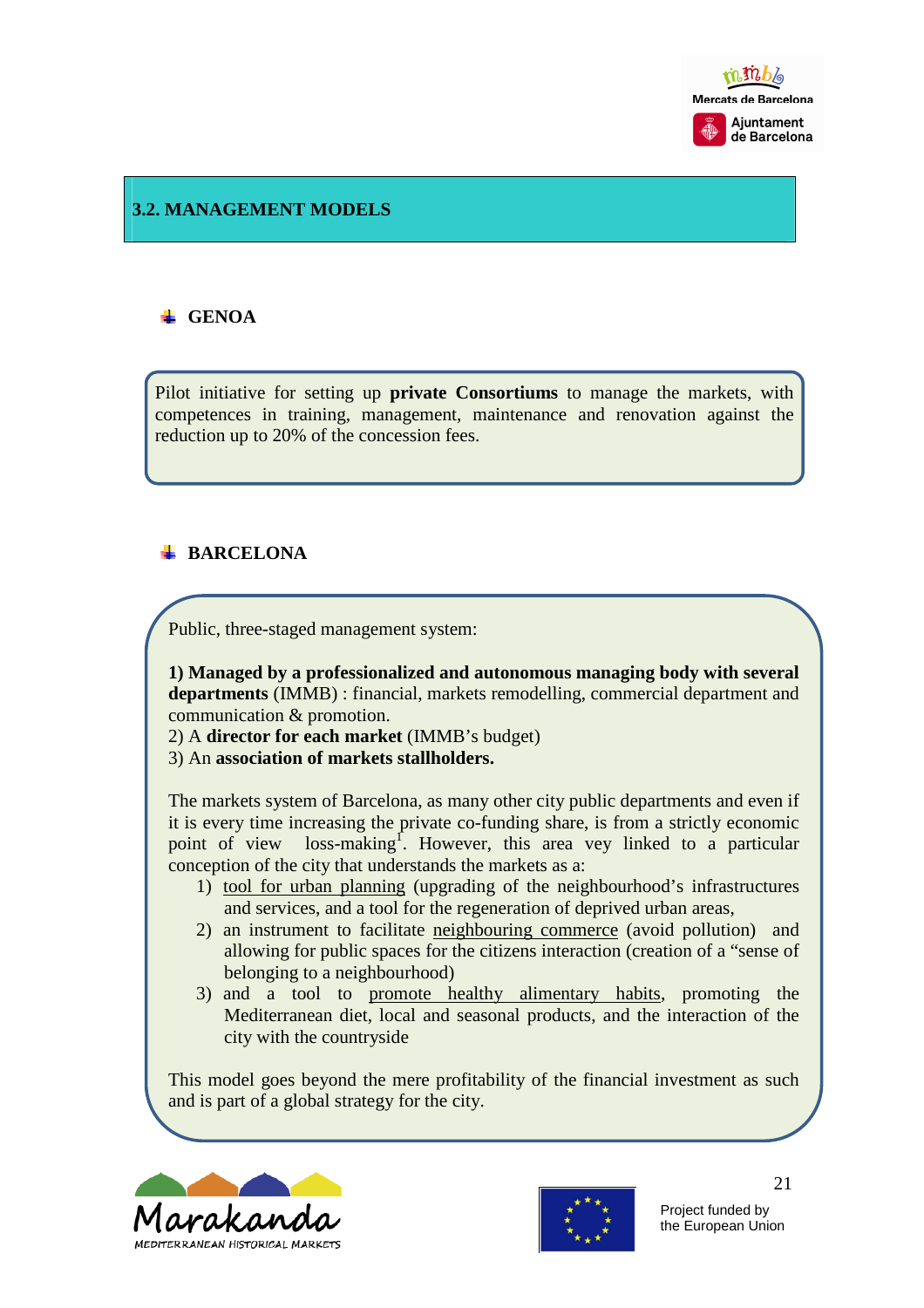

# **BEIRUT**

Private association with lighter and strongly participatory management system:

Souk el Tayeb has a participatory decision making and governance system with own market rules and regulations. It may be useful for the organization of farmer's markets in other cities, as well as a model of practice to regulate the informal markets of Egypt.

The management system is lighter and participatory:

- Participatory approach in decision making through involving of famrers (producers committee, general assemblies for sharing info...)
- Allowing decision making mechanism that are not bureaucratic, and that ensure sharing information and opinion among farmers and the management team of the market.
- Open communication through regular meetings between the management team of the market and the farmers (committee)-

# **LONDON**

The city markets are mostly individually managed and autonomous. The city district authority, to which markets belong, holds a certain degree of supervision through a board of trustees.



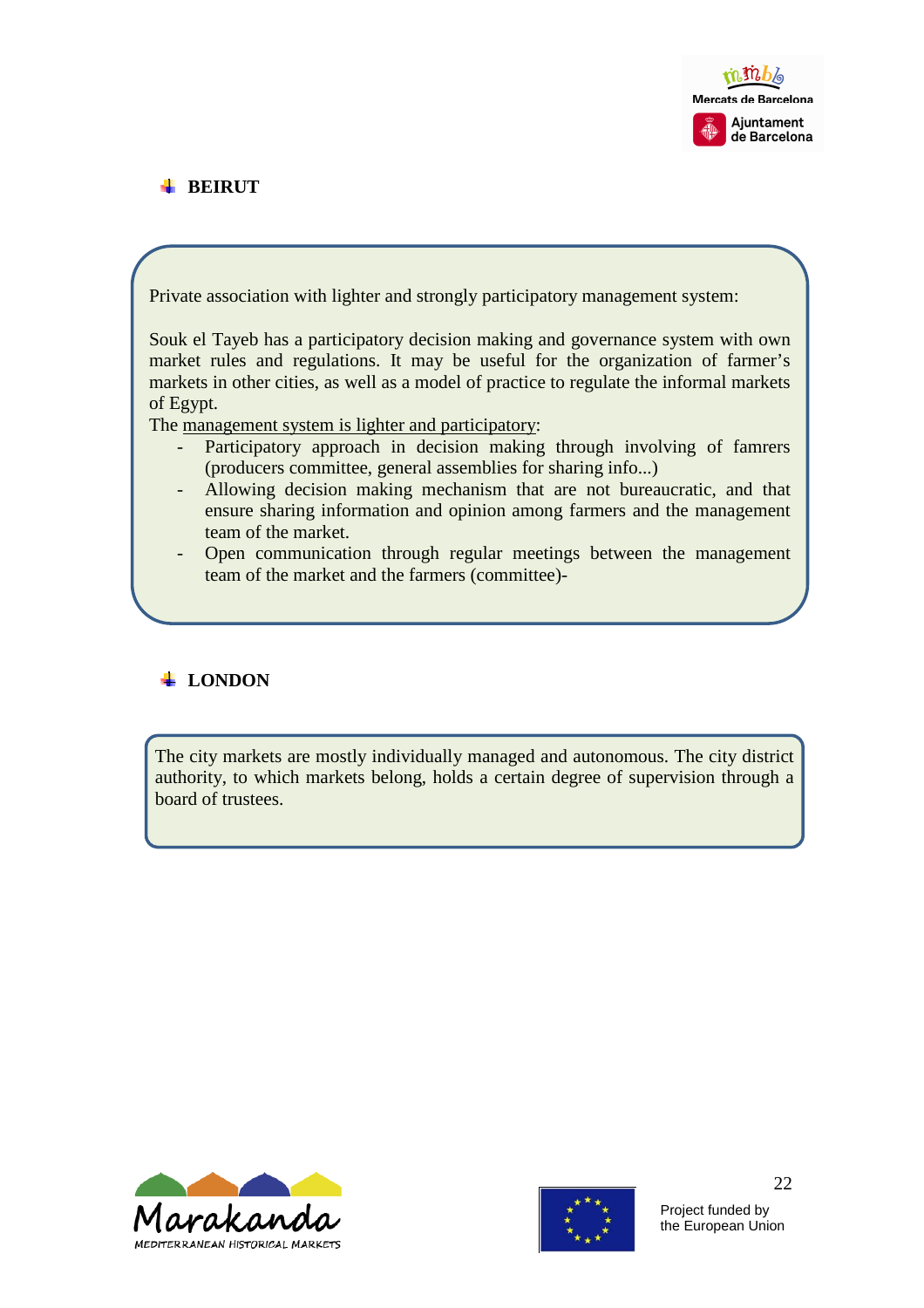

#### **3.3. FINANCING MECHANISMS**

# **BARCELONA**

The market's remodelling is partially co-financed by the stall operators. Sometimes this co-funding percentage reaches the 50% of the cost.

New services and infrastructures can help to recover some costs. As an example:

#### a) parking

b) the hiring of new multi uses rooms can help to recover some costs.

b) the hiring of some commercial spaces to supermarkets selling non perishable foods not only benefits the markets commercial attractiveness (by widening its commercial offer) but also essentially contributes to obtain additional incomes.

# **3.4. MANAGEMENT TOOLS**

### **BARCELONA**

Some markets have in the building entrance doors a **person's counting system:** this facilitates the markets commercial analysis: how many people enter to market? Is the number of consumers increasing or decreasing? At what time do consumers use to go to market?



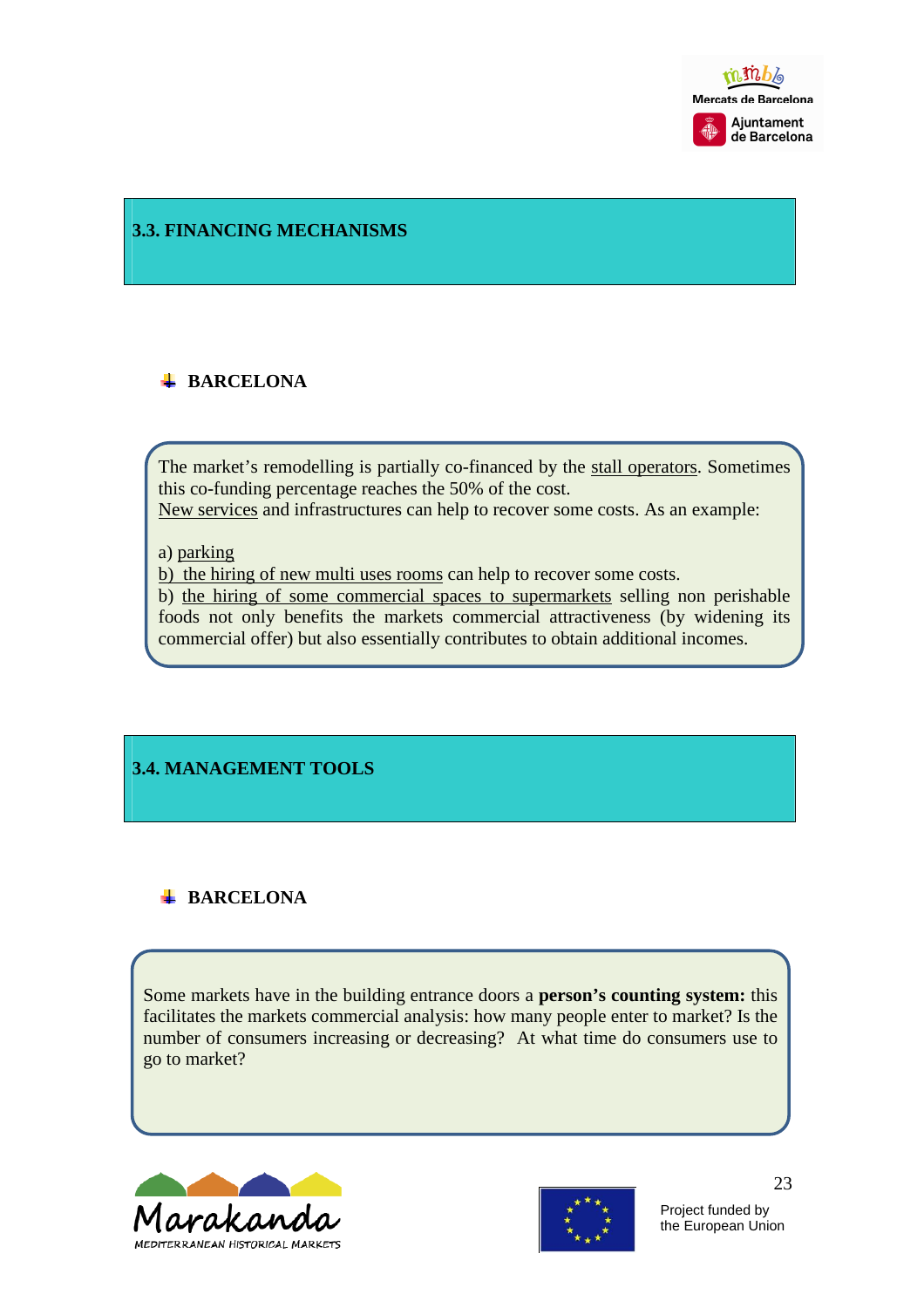

# **IV. PROMOTION & COMMUNICATION**

### **1. DOCUMENTATION**

#### URBACT MARKETS Project

The Urbact Markets project will organize the **European day of markets.** The objective is to raise awareness of citizens, local policy makers and EU authorities, on the important role that markets play in our cities from the economic, social and urban point of view.

The activity will join many EU cities organizing at the same day promotional activities around markets that can include Fairs, festivals, conferences, cooking lessons etc mainly looking for the citizens participation.

This event should counterbalance the current major trend of the EU that mainly promotes

- "Public Markets Bring Together Diverse People" (http://bit.ly/Q5hB3V

# **2. AREAS ANALYISED**

- **1) Communication strategies**
- **2) Dinamization activities**
- **3) Communication strategies addressing youth and healthy alimentary habits**
- **4) Organization of Fairs**
- **5) Communication strategies to attract tourism**



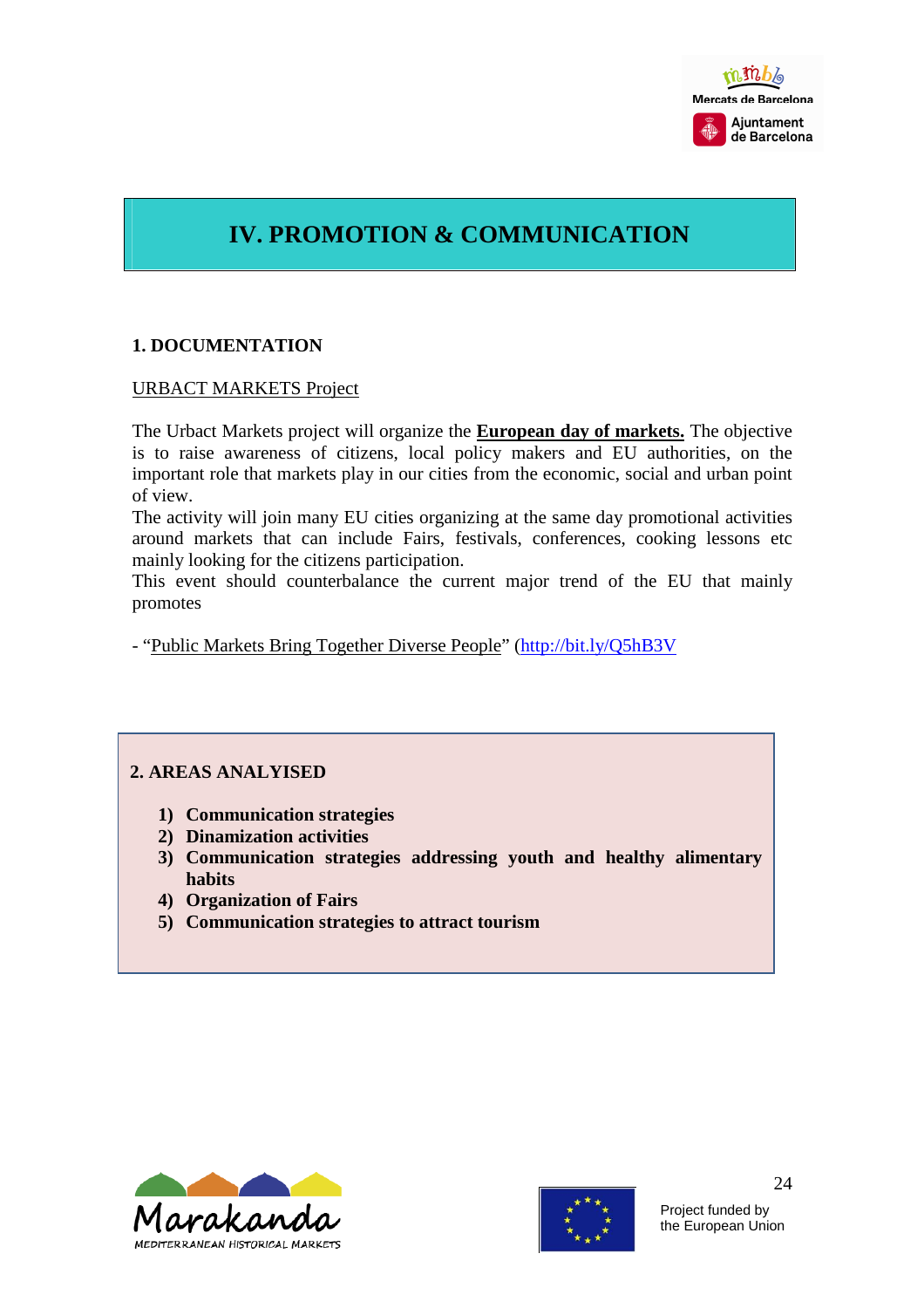

#### **BEST PRACTICES**

#### **4.1. COMMUNICATION STRATEGIES**

# **BARCELONA**

.-The city has an integrated communication policy, selling to the companies interested in the advertisement the rights for all the markets together, in order to obtain a higher economic return. This contributes to obtain additional funds to conduct communication & promotional activities for all the markets.

-Barcelona has created a logo "product of market", that restaurants can show in the menu and in the show window always that they cook with market products.

-Barcelona has an very active webpage for the markets, publishing all the activities organized around them: festivals, carnival, celebration of the arrival of seasonal traditional products... Some markets have also its own webpage.

The IMMB also publishes a monthly brochure of the markets activity and initiatives, spread among the city markets targeting stallholders and consumers.

# **BEIRUT**

Souk el Tayeb prepares a newsletter, books and e-weekly news.



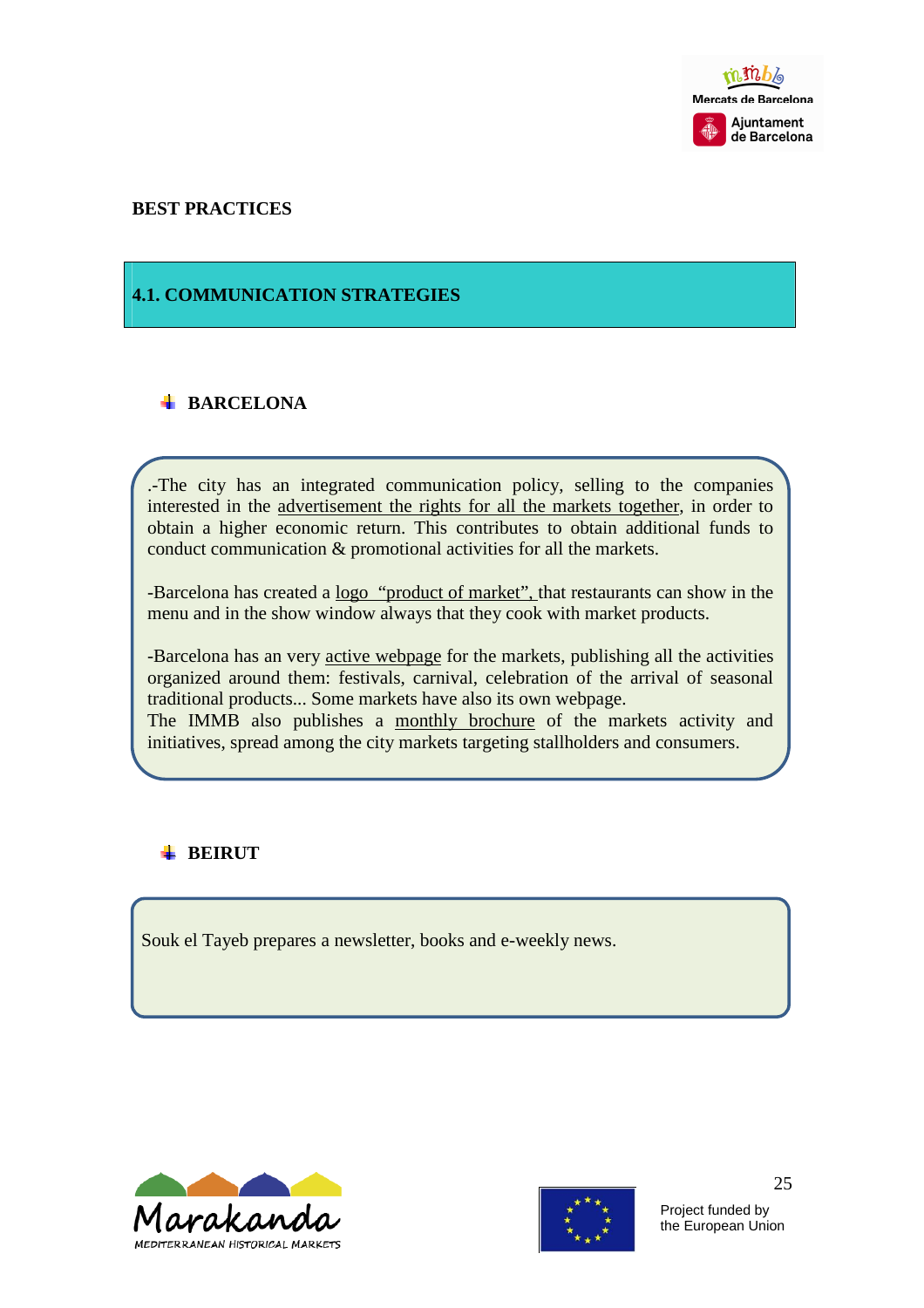

# **4.2. DINAMIZATION ACTIVITIES**

# **FLORENCE:**

-Florence offers popular "Cooking lessons" in the central space of the market. Barcelona has in la **Boqueria market a "professional kitchen"** in the markets second floor, mainly aimed at professionals and students.

-Florence also organizes the celebration of **concerts in the night** in some markets.

# **GENOA**

Celebration of **auctions at nights** in the markets.

### **BEIRUT**

To **promote Lebanese products sold in its markets, Souk el Tayeb proposes a wide range of activities,** some of them organized in the countryside:

- Farmer's kitchen,
- Regional Eco-activities.
- Sunday's farmers market in a town.
- Agricultural centre.
- Garden to develop around property.
- Production kitchen.
- Communal Homes of Traditions,
- Activities related to Urban agriculture and rural reserves.





Project funded by the European Union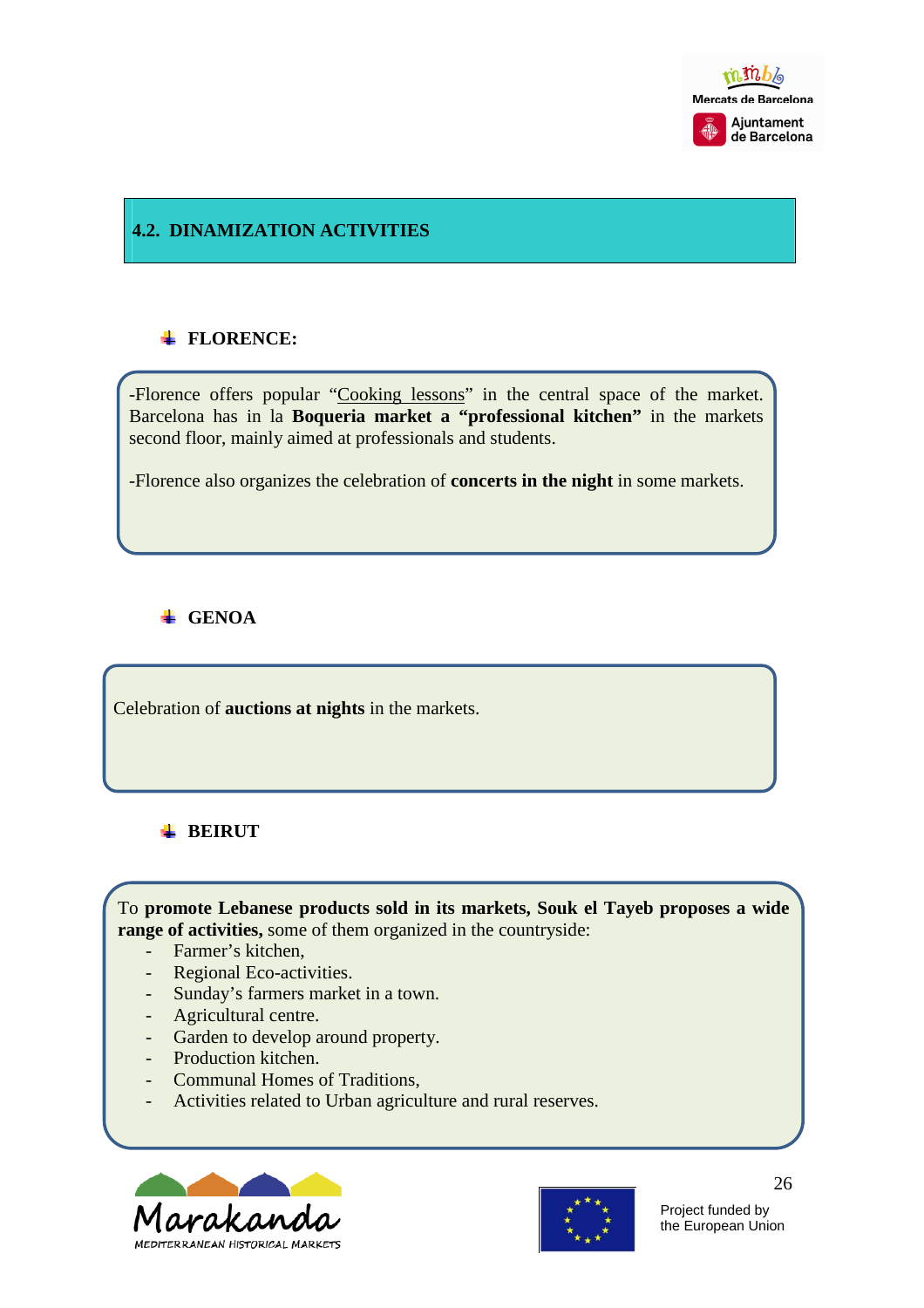

# **SHEFFIELD Crystal Peaks Market (UK)**

The **establishment of a post office into the market facilities** by relocating one scheduled for closure into a retail market hall has improved the market's footfall.

The main outcome has been a significant increase in footfall in the order of 10% or ore equating to 4,000 extra visitors per week. This has helped both current traders and assisted in letting stalls. It has also aided payment of rent and service charge invoices as these are sent out to traders on a monthly basis and can be paid over the post office counter, which is the payment route most traders chose to take.

# **4.3. COMMUNICATION STRATEGIES ADDRESSING YOUTH AND HEALTHY ALIMENTARY HABITS.**

# **GENOA**

**"Colora i mercati**" is a pilot initiative implemented by Genoa this year that tries to bring closer young people and children to the markets. Schools will prepare an" artistic project" connected with the theme of local traditions. The works will be exposed in the perimeter walls of Terralba market (a centric-historic market). This works are supposed to be taken into account for the market structure remodelling.



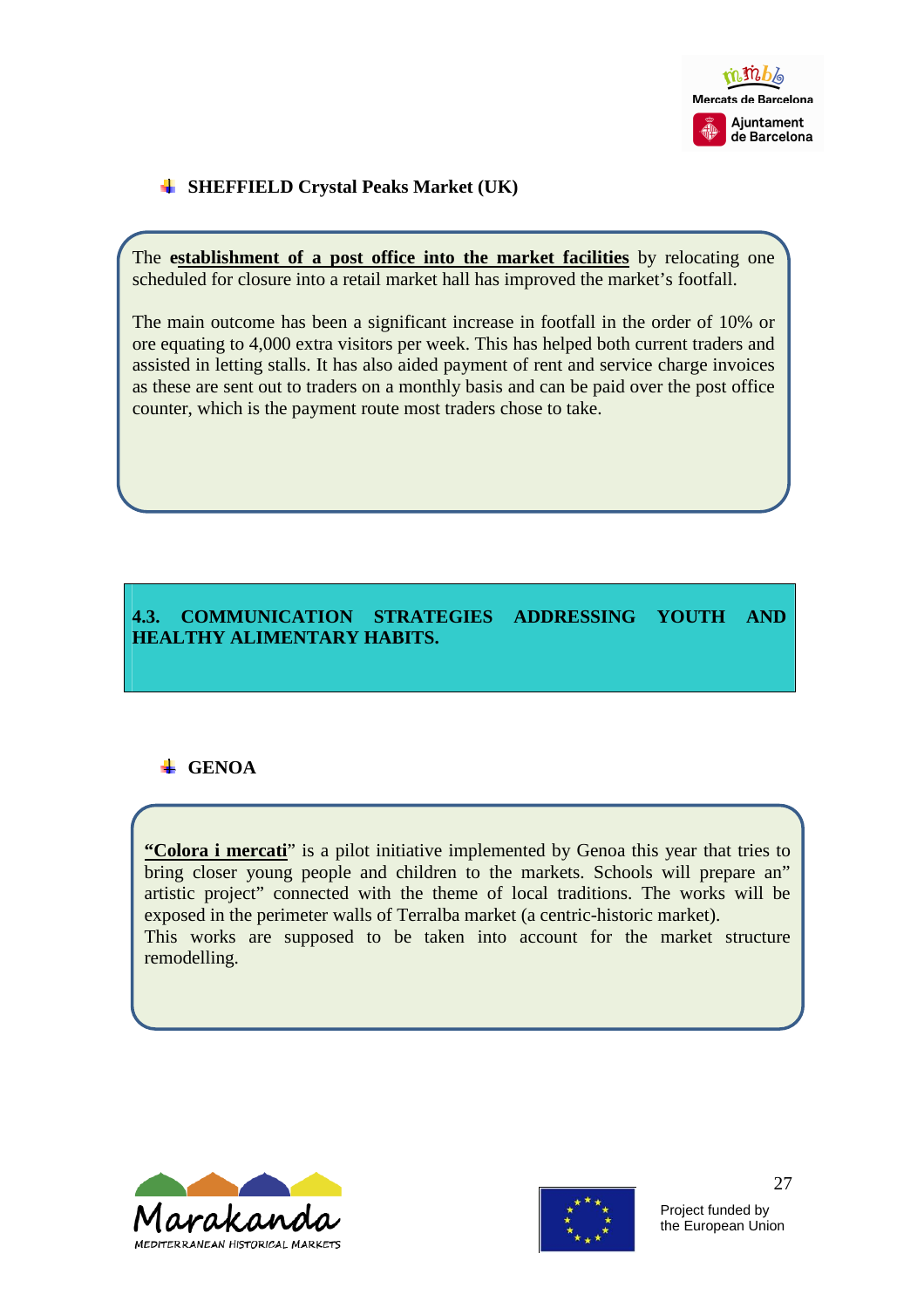

# **BARCELONA**

Barcelona implements an educational program together with the Province and the city of Barcelona, consisting in a curricular program adapted to three school degrees. The goal is **to promote healthy alimentary habits** among children, learning about food products, nutritional aspects and traditional receipts and cooking. It includes visits to markets and working with web tools: children can upload videos and obtain the course documentation through a web page.

### **New Covent Garden Wholesale Market (UK)**

Recognizing the need to build links between markets and schools, the New Covent Garden Market Schools Project set out to increase young people's understanding of the food supply chain and give children direct experience of growing food. Working in partnership with Wandsworth Council, it combined **farm visits, visits to the wholesale market and a sustainable gardening competition in the schools**. In its second year 7 primary, 1 special needs and 1 secondary school took part – 250 students in all.



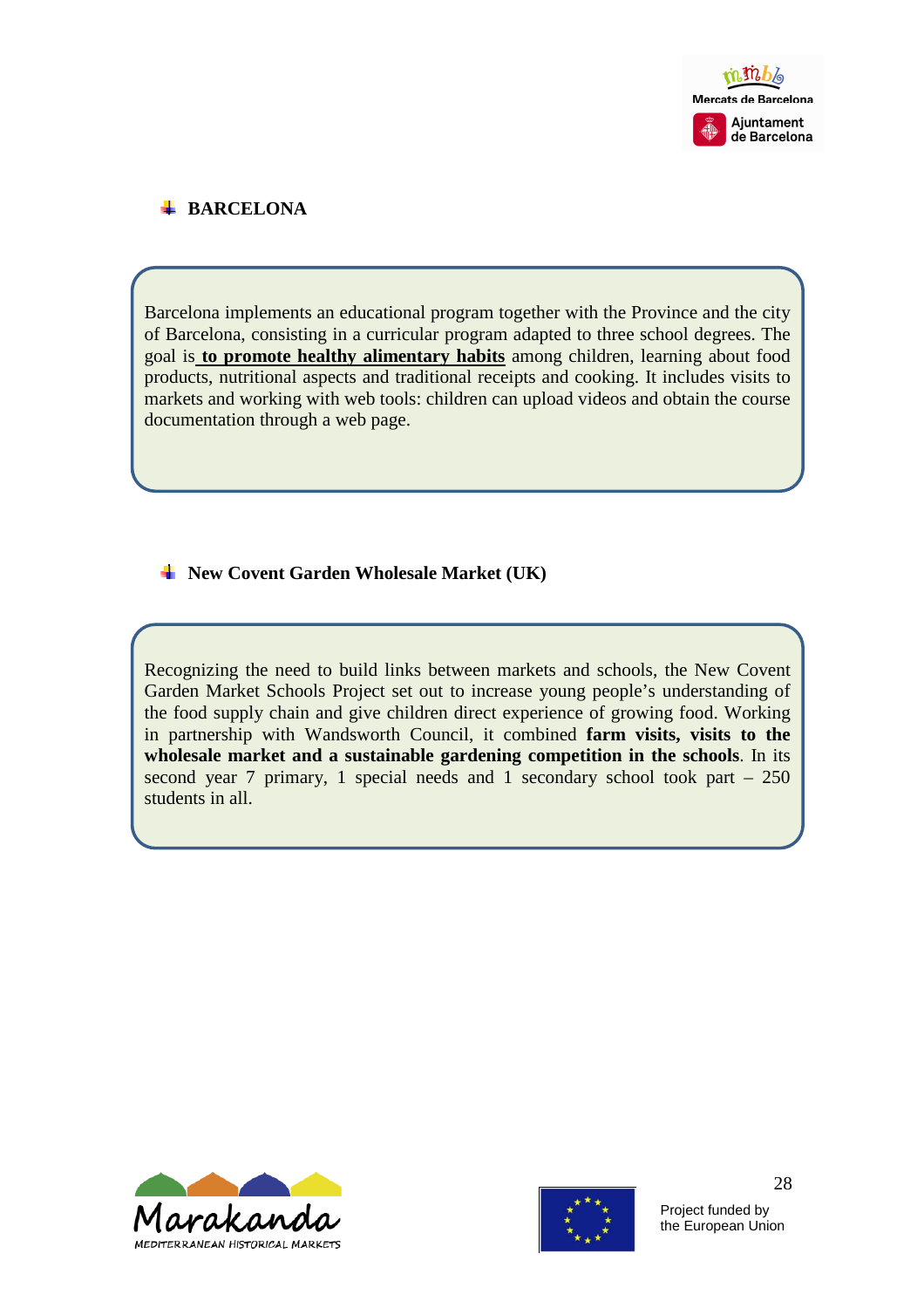

#### **4. 4 ORGANIZATION OF FAIRS**

# **E** BARCELONA

Barcelona annually organizes a **"Markets Fair**" in the city centre. Its conceived as a" **gastronomic party of the city markets**" to promote local food and drinks. It tries to link markets to "quality products" and that's why the best regional cookers and the best markets stallholders are invited. Tapas and regional wines are sold to the public. It helps to improve citizen's sentiment towards the city markets.

Financing: The Fair is financially sustainable thanks to:

- the sponsoring by private companies,
- the co-funding by other Institutions interested in the promotion of regional products,
- the renting of the stalls to markets stallholders and other regional producers (Denomination of origin associations, farmers...)
- and a % of the tickets sold by the stallholders.

### **4. 5. COMMUNICATION STRATEGIES TO ATTRACT TOURISM**

#### **TOULOUSE**

Toulouse is working on a policy to attract tourism. In particular, this is to be achieved by **highlighting the local gastronomy as an element of the French South West's heritage**.

The development of markets with a strong regional identity contributes to this.



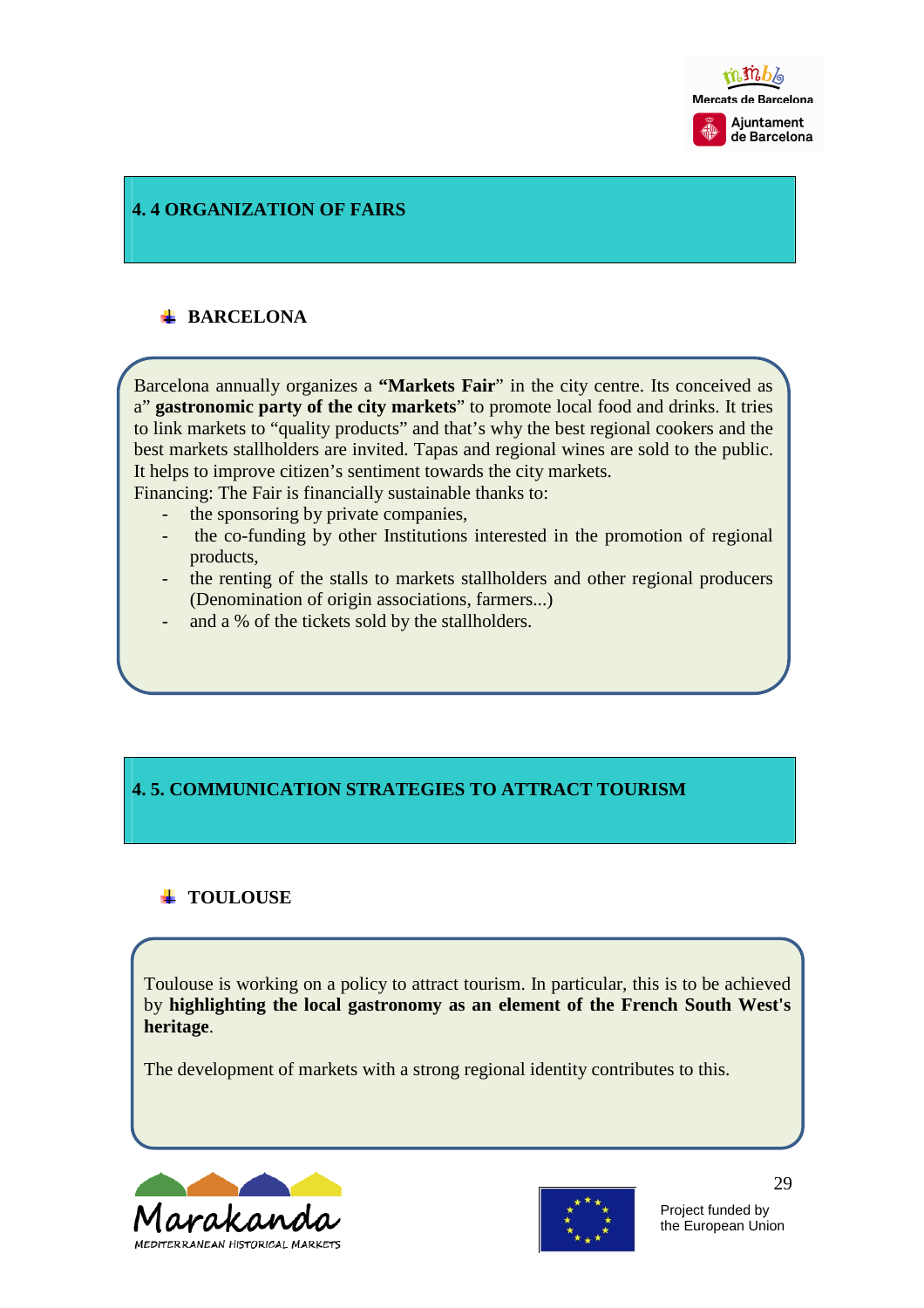

#### **STOCKPORT Market (UK)**

Stockport Council reviewed its markets and decided to **incorporate them into the city's culture and tourism offer.** The opportunities presented by the Victorian Market Hall and the Market Place has led to increased publicity, promotion as one of '8 Fantastic Ways to Discover Stockport', and an eclectic range of events such as the annual Culturefeast celebration designed to bring the community together. Footfall in the markets has increased as a consequence.





Project funded by the European Union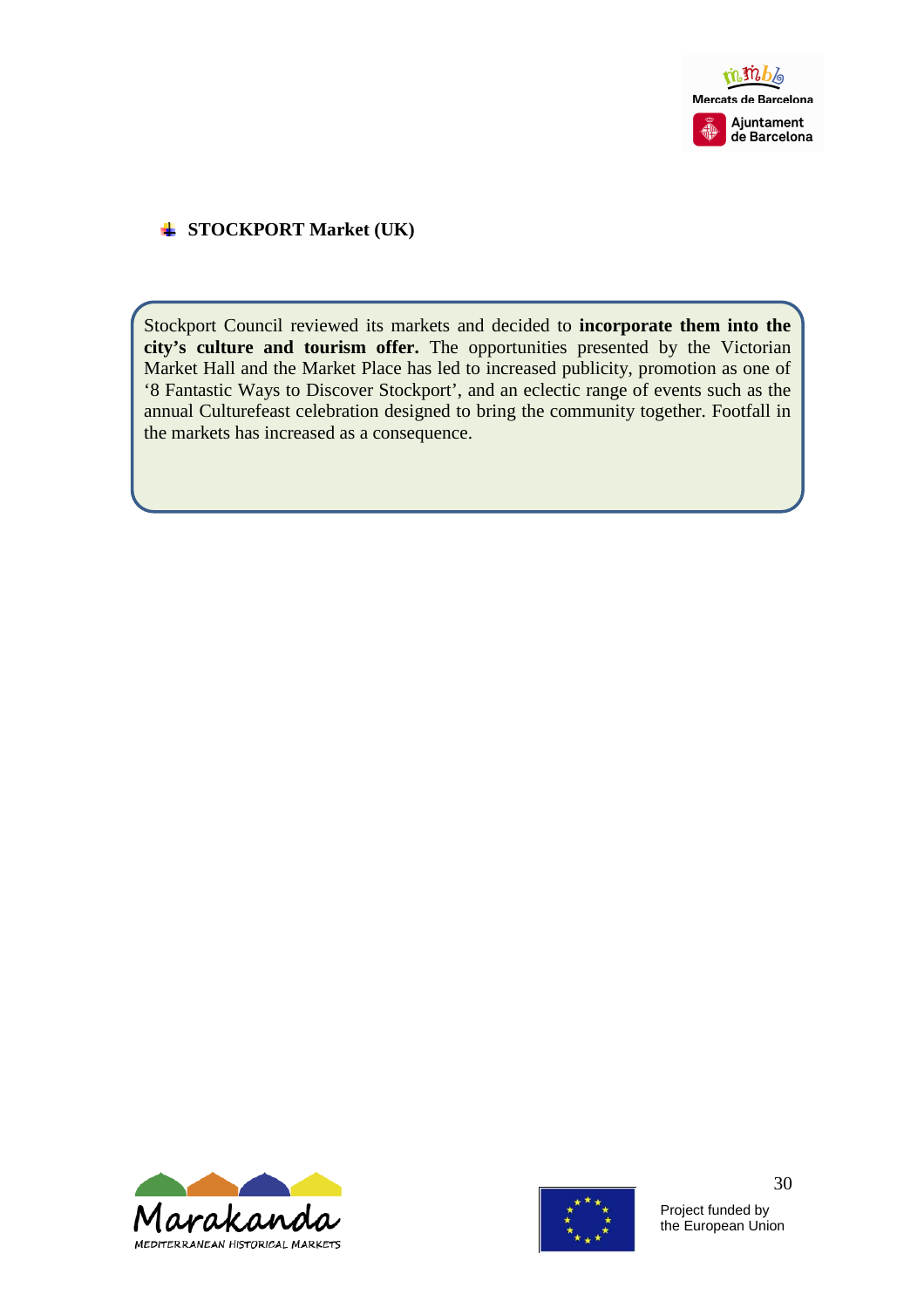

# **V. FARMERS MARKETS AND ENHANCEMENT OF LOCAL PRODUCTS**

### **1. DOCUMENTATION**

### **URBACT MARKETS Project**

(Beginning of June 2013) Delivery of the Thematic Guidelines studying Markets: Low carbon economy and markets (The Green branded markets). It will be leaded by Torino.

**EU legislation trends:** Retail market monitoring report "Towards more efficient and fairer retail services in the internal market for 2020" http://ec.europa.eu/internal\_market/retail/docs/monitoring\_report\_en.pdf

http://www.rururbal.eu/welcome/index/l\_it

http://www.provincia.torino.gov.it/europa/europa/progetti\_europa/prog\_agricoltura/agri coltur a2

#### TORINO

#### ("**Light on PortaPalazzo, the market that never turns off"**)

Torino has conducted a Research that propose measures of shortening the supply chain, promoting Km 0 products and studying other initiatives to increase the presence of local products in a market.

The research is focusing on the Porta Palazzo market but many of its findings can be applied in other markets.

- PPS (USA) "**Public market link urban and rural economies"** (http://bit.ly/QIZLTv

**BEST PRACTICES** 



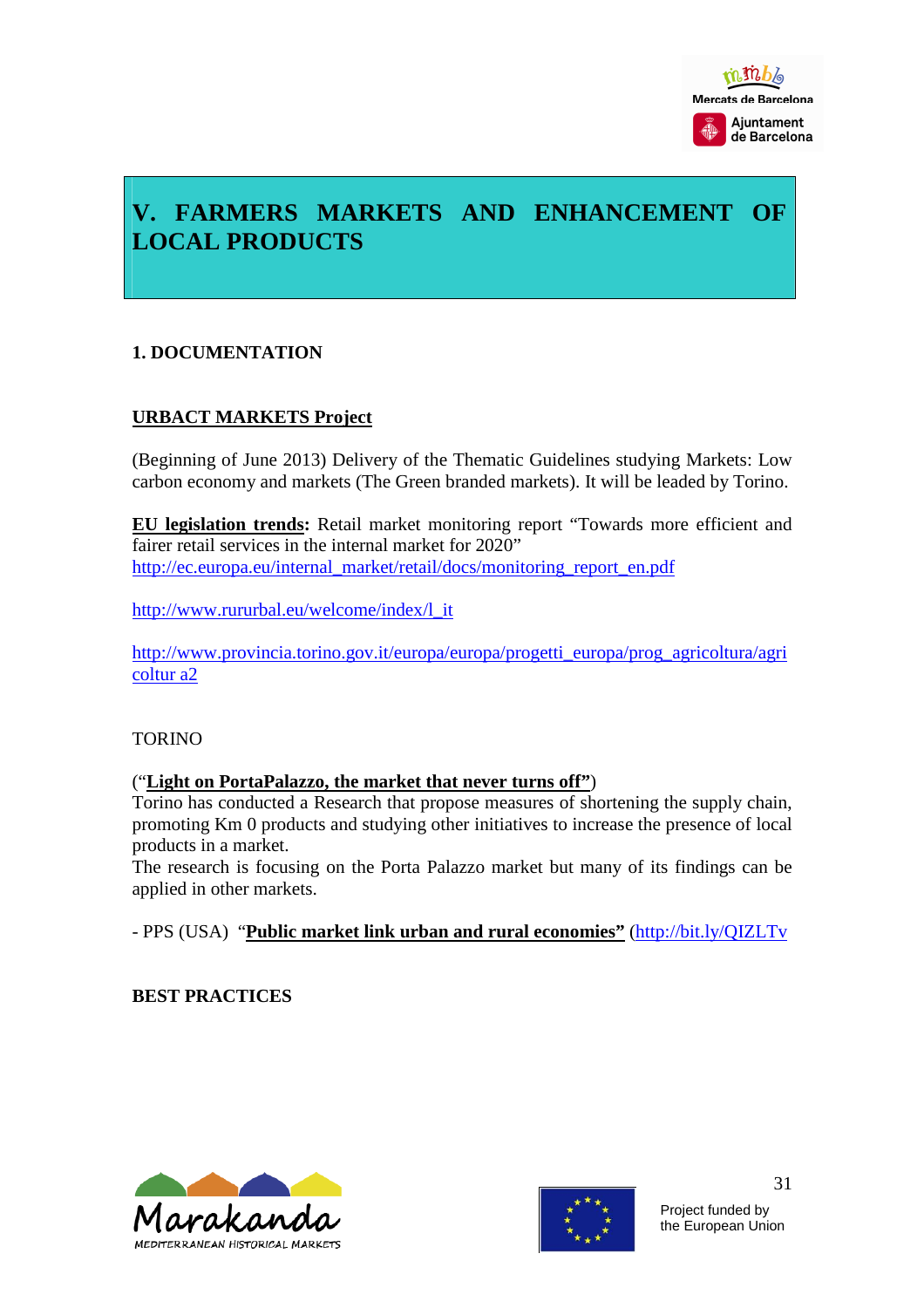

# **5.1. STRATEGIES TO INTRODUCE MORE LOCAL PRODUCTS ON MARKETS**

# **GENOA**:

Mercato delle Carmine: took advantage of this market remodelling and made a new focus on the promotion of local and regional products. This was secured thanks to the selection of the new operators entering to the market.

# **BEIRUT**

The Souk el Tayeb market has an own **quality assurance system** to ensure the quality and origin of the products sold in its farmer's market.

Souk el Tayeb propose **several interesting initiatives to promote the farmer's markets** such as:

- -Farmer's shop (Dekenet): where the certified farmers can sell its products.
- -Farmer's kitchen (Tawlet), comprising:
- 1) lunch & private functions between producers and customers,
- 2) Cooking classes
- 3) Wine tasting lessons

4) Catering services

5) Organizing food and fest in the regions, spotlighting different communities and regions, by celebrating local traditions and foods.

6) Capacity building program for farmers, consisting in workshops and consultancies for farmers and producers.



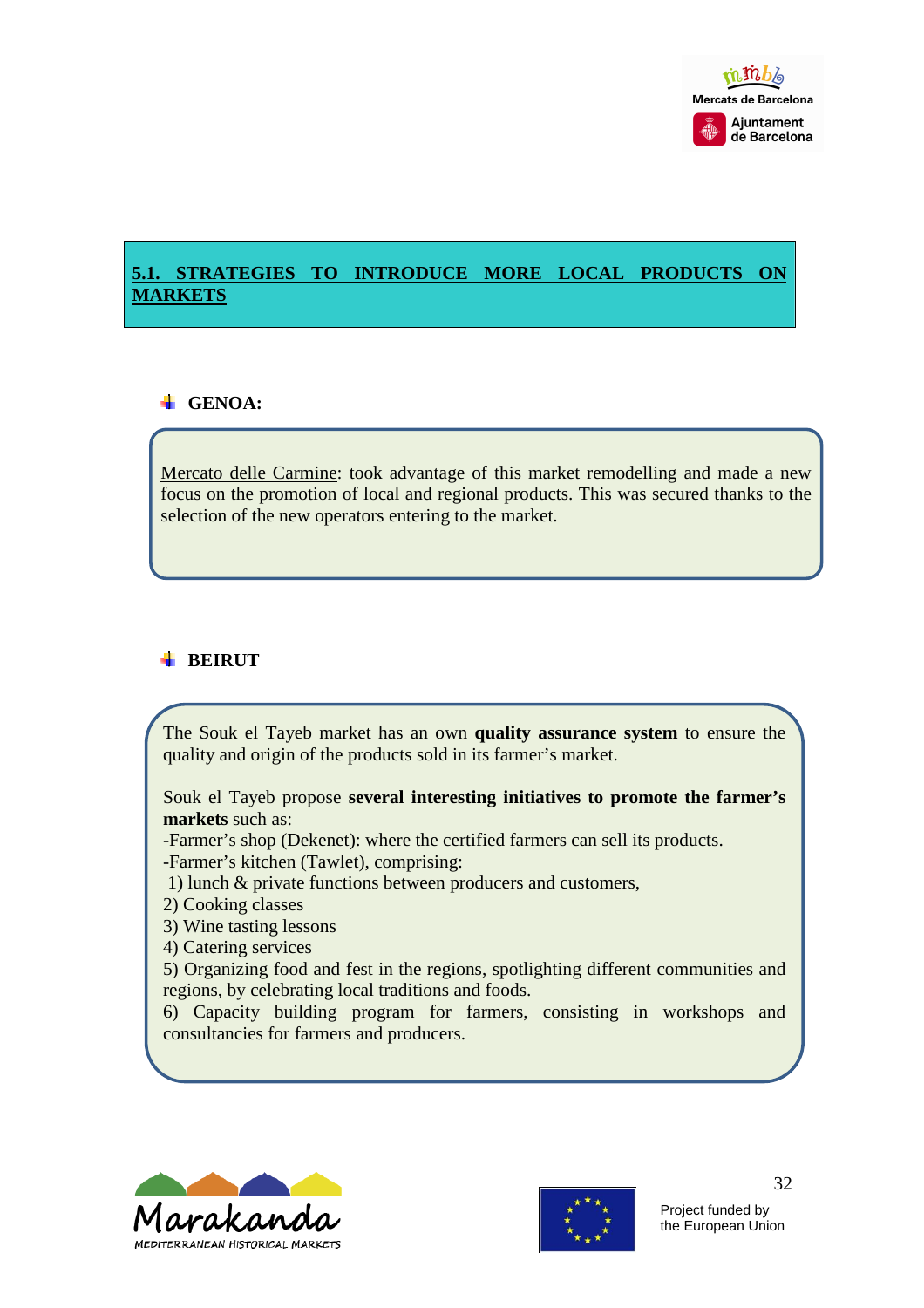

# **WARSEILLES**

The city of Marseille has promoted a participatory guarantee system in a three-stage process:

#### **1) Publication of a charter for farmers' markets and a seasonal fruits and vegetables calendar (double sided printing)**

Both consumers and producers have validated the charter for farmers' markets produced during previous semesters.

**2) Participative Guarantee System:** Thanks to two commissions of farmers working on the farmers' markets, the documents needed to elaborate the PGS have been achieved. They have then been used during 8 visits of farms.

**3) A methodological guide for creation of farmer's markets** The guide aims to explain how creating and managing a farmers' market. It contains 9 chapters and 2 study cases explaining 2 different ways to manage such markets.

# $\blacksquare$  NCR Egypt

Can also provide good practices on the certification of the quality and origin of the food products, since Egypt is working with EU standards.



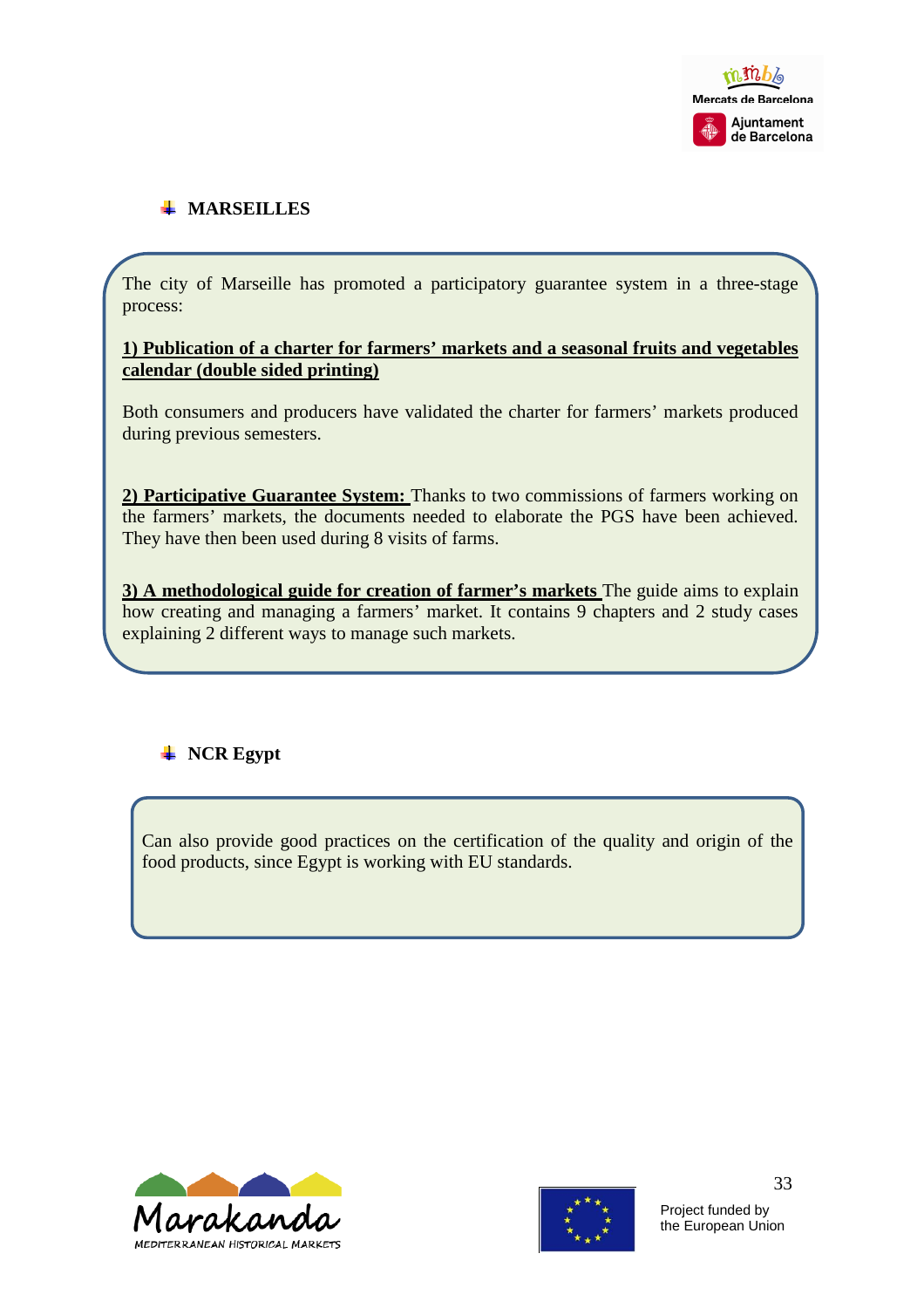

# **TORINO**

The pilot action for Torino consisted in the creation of a **tourist itinerary** within the Porta Palazzo area aiming at promoting and adding value to the enogastronomic products of the territory. In particular it concerned the introduction of the market in a tourist circuit which connects the cultural aspects (e.g. Mao, Quadrilatero, Porte Palatine) to the socioeconomic ones. It moreover promotes the enogastronomic chain through the employment of local fruit and vegetables in the cafés and restaurants involved. Minor investments: some signalisation panels and touristic brochures.

The City of Torino has recently opened the **VOV 102, the first farmers' market** in Torino, thanks to a partial funding from a Regional tender, won by the City of Torino in partnership with Coldiretti (farmers association) and Enzo B Association (which owns the license for the area). The funds for such investments are thus public and private.

# **LONDON**

The London farmers' markets association adheres to the **'rules' set out by the UK** Farmers' Retail and Markets Association, leading to the accreditation of a market as farmer market. One of the criteria is the goods that are sold in farmers markets in London must be raised, grown, produced, gathered, caught, or baked within 100 miles of the M25 ('the Region'). There are actually 13 accredited farmers' markets in London.

# **TOULOUSE**

In 2012, the Metropolitan Toulouse Urban Community and the Chamber of Agriculture signed a **'Semi--urban agriculture Charter'**. The ultimate aim of this Charter is to preserve land resources and agricultural usage in order to meet the town--dwellers' needs for local, high--quality foodstuffs.